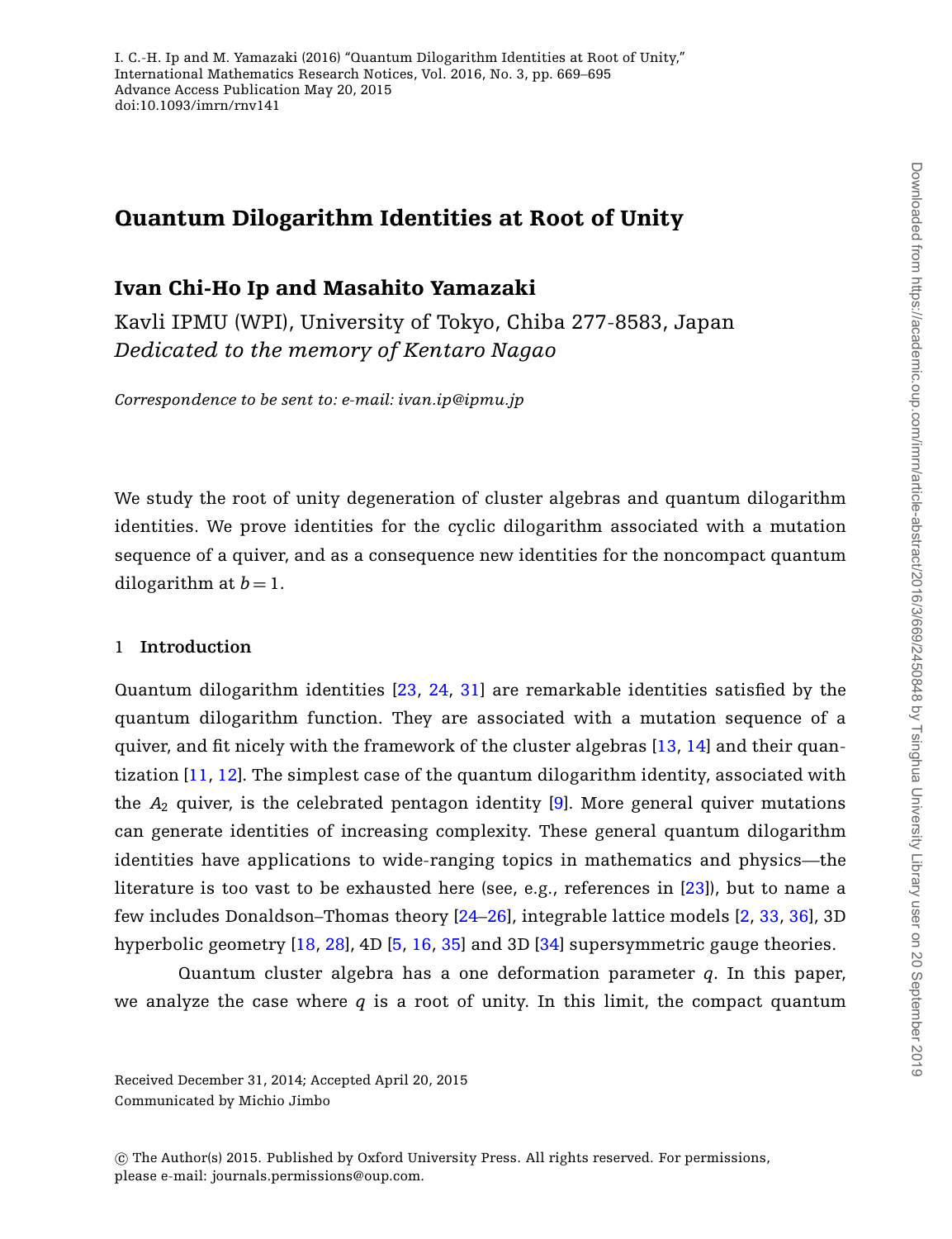dilogarithm function  $\Psi_q(x)$  degenerates into a cyclic dilogarithm, and we obtain identities for the cyclic dilogarithm, again associated with a mutation sequence of a quiver.

It is known [\[23\]](#page-26-0) that identities for  $\Psi_q(x)$  take two different forms, the tropical form (Theorem [2.12\)](#page-4-0) and the universal form (Theorem [2.13\)](#page-5-0), where the arguments are given, respectively, by the tropical quantum *y*-variables and the (full) quantum *y*-variables, respectively. Our cyclic dilogarithm identities also can be written in two different ways (Theorems [3.4](#page-12-0) and [3.9\)](#page-15-0), but their arguments are given by quantum *y*-variables as well as the cyclic *y*-variables (see Definition [3.2\)](#page-12-1), where the latter can be thought of as the *N*th root of the quantum *y*-variable for the modular double.

We also study the root of unity limit for the noncompact quantum dilogarithm  $\Phi_b(x)$ , which is discussed in a recent preprint [\[17\]](#page-25-9). Using the results from the cyclic dilogarithm identities, in Theorems [4.2](#page-20-0) and [4.6](#page-21-0) we found a whole new family of identities for the noncompact quantum dilogarithm at  $b = 1$ , corresponding to  $q = -1$ , which plays a very special role in the analysis. These identities are nontrivial since we are taking integral roots of noncommuting functions. The function  $\Phi_1(x)$  may also provide new classical limits of the representation theory of the quantum plane  $AB = q^2 BA$  [\[19\]](#page-25-10), which has only been previously studied in the  $q \rightarrow 1$  limit with the quantum dilogarithm function appearing as the matrix coefficients.

Our identities is a vast generalization of the root of unity degeneration of the pentagon identity [\[3\]](#page-25-11), which has been utilized, for example, in the study of 3-manifold invariants [\[17,](#page-25-9) [22\]](#page-26-9) and solvable 3D lattice models [\[1\]](#page-24-0). We would like to urge the readers of this paper to find concrete applications of our results in their favorite mathematics/physics problems.

This paper is organized as follows. In Section [2,](#page-1-0) we set up our conventions and summarize the quantum dilogarithm identities. We then consider the root of unity limit of the quantum dilogarithm identities and their consequences, first in Section [3](#page-11-0) for the compact dilogarithm  $\Psi_q(x)$  and then for the noncompact quantum dilogarithm  $\Phi_b(x)$  in Section [4.](#page-18-0) In the Appendix, we present a new proof of the root of unity limit of the noncompact dilogarithm function  $\Phi_b(x)$ .

### <span id="page-1-0"></span>2 **Quantum Dilogarithm Identities**

In this section, we review the basics of classical/quantum cluster algebras and the quantum dilogarithm identities. Our presentation throughout follows closely [\[23\]](#page-26-0). We here take *q* to be of a generic value.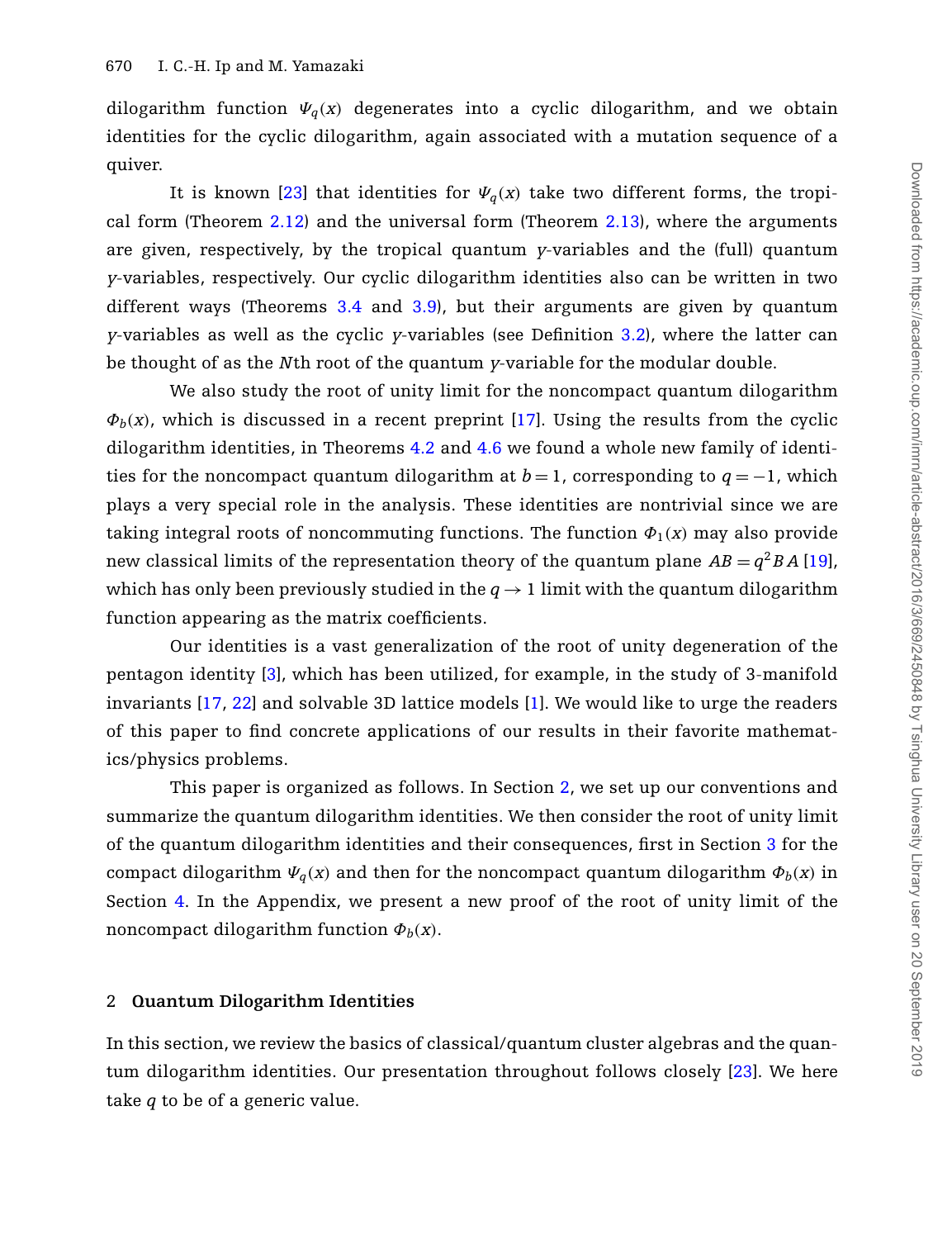### 2.1 **Cluster algebras**

**Definition 2.1** (Mutation and classical *y*-variables)**.** Let *I* be a finite set. We consider a pair (initial seed) (*B*, *y*) where  $B = (b_{ij})$ ,  $i \in I$  is a skew-symmetric integer matrix, and  $y = (y_i)_{i \in I}$  is an *I*-tuple of commutative variables. Let us define the mutation of  $(B, y)$  at  $k$  by  $\mu_k(B, y) = (B', y')$ , where

$$
b'_{ij} = \begin{cases}\n-b_{ij}, & i = k \text{ or } j = k, \\
b_{ij} + [-b_{ik}]_+ b_{kj} + b_{ik}[b_{kj}]_+ & \text{otherwise,} \\
= b_{ij} + [b_{ik}]_+ b_{kj} + b_{ik}[-b_{kj}]_+, & \\
i = k, \\
y'_i = \begin{cases}\ny_k^{-1}, & i = k, \\
y_i y_k^{[b_{ki}]_+} (1 + y_k)^{-b_{ki}} & i \neq k, \\
= y_i y_k^{[-b_{ki}]_+} (1 + y_k^{-1})^{-b_{ki}}, & i \neq k,\n\end{cases}\n\end{cases}
$$
\n(1)

with  $[x]_+ := \max(x, 0)$ . Starting from the initial seed, we can repeat the mutations to obtain a pair  $(B', y')$ . We call them seeds of  $(B, y)$ . Such  $y'$ s take values in the semifield

$$
\mathbb{Q}_+(y) := \{ \text{rational function of } y \text{ with subtraction-free expression} \},\tag{3}
$$

and are called (classical) cluster *y*-variables.  $\Box$ 

**Remark 2.2.** When *B* corresponds to the incident matrix of a quiver *Q*, this mutation will be a *quiver mutation* of  $Q$  at the vertex  $i = k$ , and we have  $\mu_k^2 = id$ . Such a  $Q$  is necessarily acyclic.  $\Box$ 

**Definition 2.3** (Tropicalization)**.** Let us define the tropical semifield by

$$
\operatorname{Trop}(y) := \left\{ \prod_{i \in I} y_i^{a_i} \middle| a_i \in \mathbb{Z} \right\} \tag{4}
$$

with tropical sum

$$
\prod_{i \in I} y_i^{a_i} \oplus \prod_{i \in I} y_i^{b_i} := \prod_{i \in I} y_i^{\min(a_i, b_i)}.
$$
\n
$$
(5)
$$

Then there exists a canonical surjective semifield homomorphism

$$
\pi_{\text{trop}}: \mathbb{Q}_+(y) \to \text{Trop}(y),\tag{6}
$$

defined by

$$
y_i \mapsto y_i, \quad c \in \mathbb{Q}_+ \mapsto 1. \tag{7}
$$

<span id="page-2-0"></span>

 $\Box$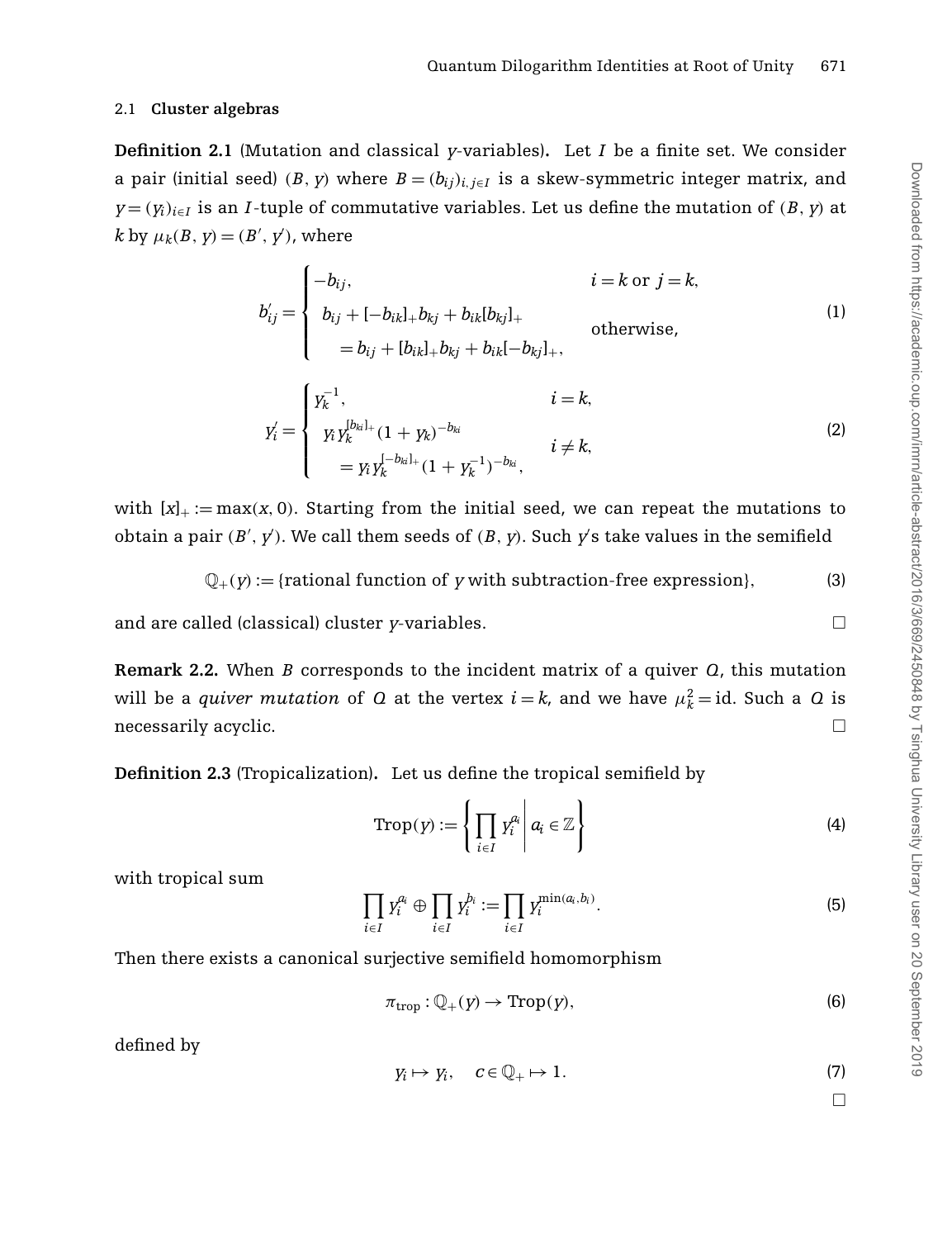**Definition 2.4** (*c*-vector [\[14\]](#page-25-1)). The *c*-vector of a cluster *y*-variable  $y' \in \mathbb{Q}_+(y)$  is the vector  $c = (c_i)_{i \in I} \in \mathbb{Z}^{|I|}$  such that

$$
\pi_{\text{trop}}(y_i') = \prod_{j \in I} (y_j)^{c_j}.
$$
\n(8)

**Definition 2.5** (Tropical sign). For a cluster *y*-variable  $y' \in \mathbb{Q}_+(y)$ , we set the tropical sign  $\epsilon(y') = 1$  (respectively, -1) if the components of the *c*-vector for y' are all nonnegative (respectively, all nonpositive).  $\Box$ 

**Remark 2.6.** The tropical sign is always well-defined thanks to the sign coherence proved in [\[6,](#page-25-12) [27,](#page-26-10) [29\]](#page-26-11).

#### 2.2 **Quantum <sup>y</sup>-variables**

<span id="page-3-1"></span>Let us next discuss the quantum version of cluster *y*-variables.

**Definition 2.7** (Quantum *y*-variables [\[11,](#page-25-2) [12\]](#page-25-3)). Consider a pair  $(B, Y)$  where  $B = (b_{ij})_{i,j \in I}$ is a skew-symmetric integer matrix, and  $Y = (Y_i)_{i \in I}$  is an *I*-tuple of noncommutative variables such that

<span id="page-3-2"></span>
$$
Y_i Y_j = q^{2b_{ji}} Y_j Y_i. \tag{9}
$$

We define the quantum mutation of  $(B, Y)$  at  $k \in I$  by  $\mu_k(B, Y) := (B', Y')$  where  $b_{ij}$  mutates the same as before, and *Y* is given by

<span id="page-3-0"></span>
$$
Y'_{i} = \begin{cases} Y_{k}^{-1}, & i = k, \\ Y_{i} \prod_{\substack{b_{ik} \\ m=1}}^{b_{ik}} (1 + q^{2m-1} Y_{k}), & i \neq k, b_{ik} \geq 0, \\ Y_{i} \prod_{m=1}^{b_{ik}} (1 + q^{2m-1} Y_{k}^{-1})^{-1}, & i \neq k, b_{ik} < 0. \end{cases}
$$
(10)

Starting from the initial seed (*B*, *Y*), we can repeat the mutations to obtain a pair (seed)  $(B', Y')$ . The variables  $Y'_i$ s obtained this way are called quantum *y*-variables.

**Remark 2.8.** The mutation rule for the quantum *y*-variable [\(10\)](#page-3-0) reduces to the mutation rule for the classical *y*-variables [\(2\)](#page-2-0) in the limit  $q \to 1$ ,  $\Box$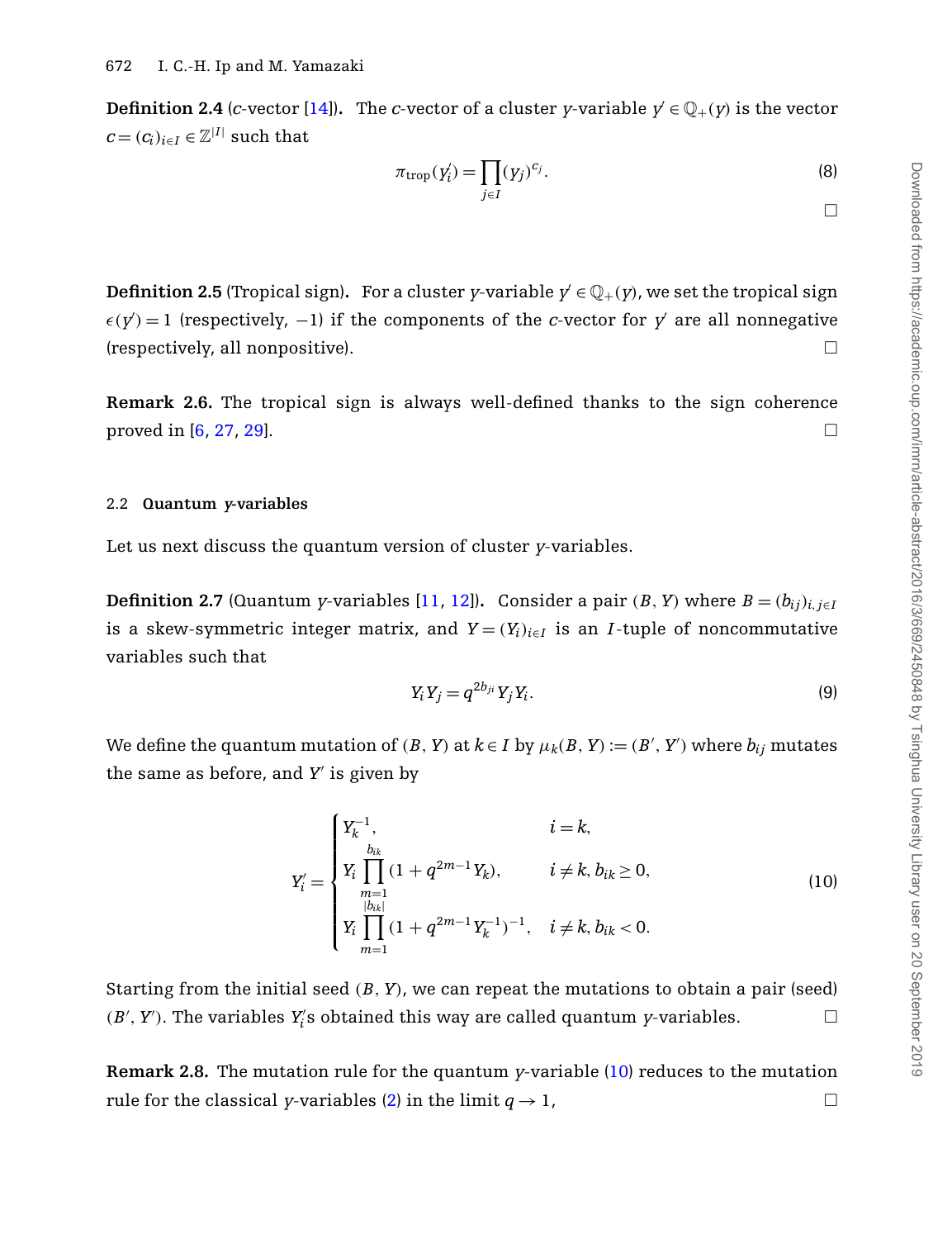For our purposes, it is useful to consider more generally noncommutative variables  $Y_\alpha$  with  $\alpha \in \mathbb{Z}^{|I|}$ , satisfying the relation

<span id="page-4-2"></span>
$$
Y_{\alpha+\beta} = q^{\langle \alpha,\beta \rangle} Y_{\alpha} Y_{\beta}, \quad \langle \alpha,\beta \rangle = -\langle \beta,\alpha \rangle := \alpha^{\mathrm{T}} B \beta, \tag{11}
$$

with the identification that  $Y_i^{\pm 1} = Y_{\pm e_i}$  for the unit vector  $e_i \in \mathbb{Z}^{|I|}$ .

### 2.3 **Identities for**  $\Psi_{\alpha}(x)$  and  $g_{b}(x)$

**Definition 2.9** (Period). For any *I*-sequence  $\mathbf{k} = (k_1, \ldots, k_L)$ ,  $L > 1$ , we consider a sequence of mutations. We fix our initial seed  $(B(1), Y(1)) := (B, Y)$ , and set

$$
(B(t+1), Y(t+1)) := \mu_{k_t}(B(t), Y(t)).
$$
\n(12)

Let  $\sigma$  be a permutation of *I*; we call the sequence **k** of mutations a  $\sigma$ -period if

<span id="page-4-1"></span>
$$
b_{\sigma(i)\sigma(j)}(L+1) = b_{ij}(1), \quad Y_{\sigma(i)}(L+1) = Y_i(1), \quad i, j \in I.
$$
 (13)

**Remark 2.10.** We can give alternative definition of the  $\sigma$ -period by replacing the quantum *y*-variables  $Y_i(t)$  by their classical counterparts  $y_i(t)$  in the definition [\(13\)](#page-4-1), where  $(B(1), y(1)) := (B, y)$  and

$$
(B(t+1), y(t+1)) := \mu_{k_t}(B(t), y(t)).
$$
\n(14)

The two definitions of  $\sigma$ -periods coincide [\[11\]](#page-25-2).  $\Box$ 

**Definition 2.11** (Compact quantum dilogarithm function [\[9,](#page-25-4) [10\]](#page-25-13))**.** We define the (*compact*) *quantum dilogarithm function*  $\Psi_q(x)$  by

$$
\Psi_q(x) := \frac{1}{(-qx; q^2)_{\infty}}, \quad (x; q)_{\infty} := \prod_{k=0}^{\infty} (1 - q^k x). \tag{15}
$$

In some literature,  $q^2$  is denoted by q. In our notation, we always have integer powers of *q*.  $\Box$ 

<span id="page-4-0"></span>**Theorem 2.12** (Quantum dilogarithm identity in tropical form [\[24,](#page-26-1) [31\]](#page-26-2))**.** Consider a sequence of mutation labeled by an *I*-sequence  $\bf{k}$ , and suppose that  $\bf{k}$  is a  $\sigma$ -period for a permutation  $\sigma$ . Let  $c_t$   $(t = 1, ..., L)$  be the *c*-vector of the classical *y*-variables  $y_k(t)$ , and let us denote their tropical signs by  $\epsilon_t$  ( $t = 1, \ldots, L$ ). We then have

<span id="page-4-3"></span>
$$
\Psi_q(Y_{\epsilon_1 c_1})^{\epsilon_1} \cdots \Psi_q(Y_{\epsilon_L c_L})^{\epsilon_L} = 1.
$$
\n(16)

 $\Box$ 

 $\Box$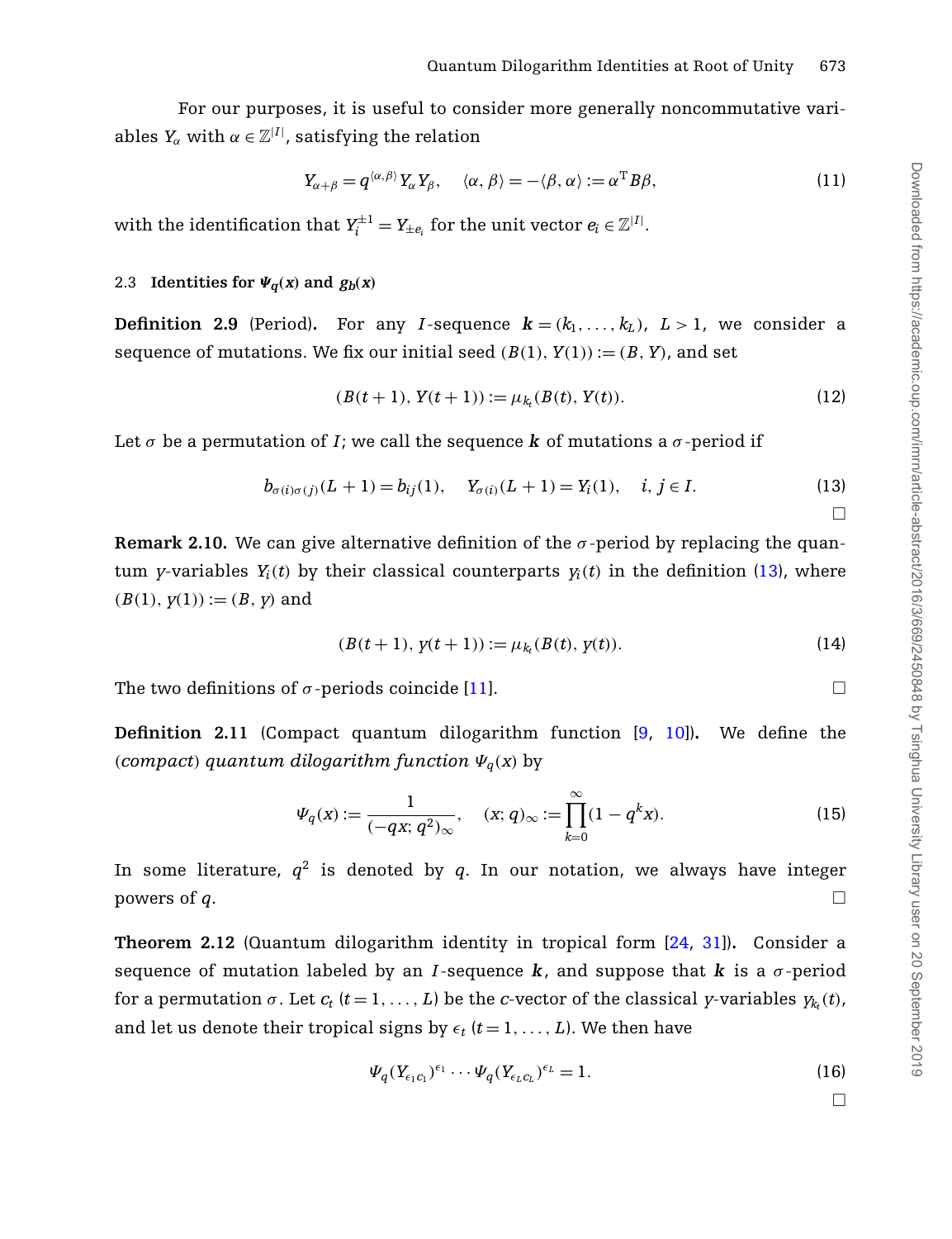We can convert this identity to another form, with the help of the following identity [\[23\]](#page-26-0):

<span id="page-5-1"></span>
$$
Y_{k_t}(t) = \text{Ad}[\Psi_q(Y_{\epsilon_1 c_1})^{\epsilon_1} \cdots \Psi_q(Y_{\epsilon_{t-1} c_{t-1}})^{\epsilon_{t-1}}](Y_{c_t}),
$$
\n(17)

which holds for an arbitrary sign sequence  $(\epsilon_1,\ldots,\epsilon_t)$ . This identity means we can shuffle the position of  $\Psi_q$  as

$$
\Psi_q(Y_{\epsilon_1 c_1})^{\epsilon_1} \cdots \Psi_q(Y_{\epsilon_{L-1} c_{L-1}})^{\epsilon_{L-1}} \Psi_q(Y_{\epsilon_L})^{\epsilon_L} = \Psi_q(Y_{k_L} (L)^{\epsilon_L c_L})^{\epsilon_L} \Psi_q(Y_{\epsilon_1 c_1})^{\epsilon_1} \cdots \Psi_q(Y_{\epsilon_{L-1} c_{L-1}})^{\epsilon_{L-1}},
$$
 (18)

<span id="page-5-0"></span>and by repeating this we arrive at the following yet another form of the quantum dilogarithm identity.

**Theorem 2.13** (Quantum dilogarithm identity in universal form [\[23\]](#page-26-0))**.** Under the assumptions of Theorem [2.12,](#page-4-0) we have

$$
\Psi_q(Y_{k_L}(L)^{\epsilon_L})^{\epsilon_L} \cdots \Psi_q(Y_{k_1}(1)^{\epsilon_1})^{\epsilon_1} = 1.
$$
\n(19)

<span id="page-5-2"></span> $\Box$ 

<span id="page-5-3"></span>**Example 2.14** ( $A_2$  quiver). Let us consider the  $A_2$  quiver

$$
1 \longleftarrow 2. \tag{20}
$$

We have  $I = \{1, 2\}$ ,  $b_{ij} = \begin{pmatrix} 0 & -1 \\ 1 & 0 \end{pmatrix}$ ,  $y = (y_1, y_2)$ . Quantum *y*-variables  $Y_1, Y_2$  satisfy  $Y_1$  $Y_2 = q^2 Y_2 Y_1$ . Let the *I*-sequence be (1, 2, 1, 2, 1) with  $L = 5$ . This is a (12)-period. Indeed, we have

$$
Y(1) = (Y_1, Y_2), \quad b(1) = \begin{pmatrix} 0 & -1 \\ 1 & 0 \end{pmatrix},
$$
  
\n
$$
Y(2) = (Y_1^{-1}, Y_2(1 + qY_1)), \quad b(2) = \begin{pmatrix} 0 & 1 \\ -1 & 0 \end{pmatrix},
$$
  
\n
$$
Y(3) = (Y_1^{-1}(1 + qY_2 + Y_1Y_2), Y_2^{-1}(1 + q^{-1}Y_1)^{-1}), \quad b(3) = \begin{pmatrix} 0 & -1 \\ 1 & 0 \end{pmatrix},
$$
  
\n
$$
Y(4) = (Y_1(1 + qY_2 + Y_1Y_2)^{-1}, q^{-1}Y_1^{-1}Y_2^{-1}(1 + qY_2)), \quad b(4) = \begin{pmatrix} 0 & 1 \\ -1 & 0 \end{pmatrix},
$$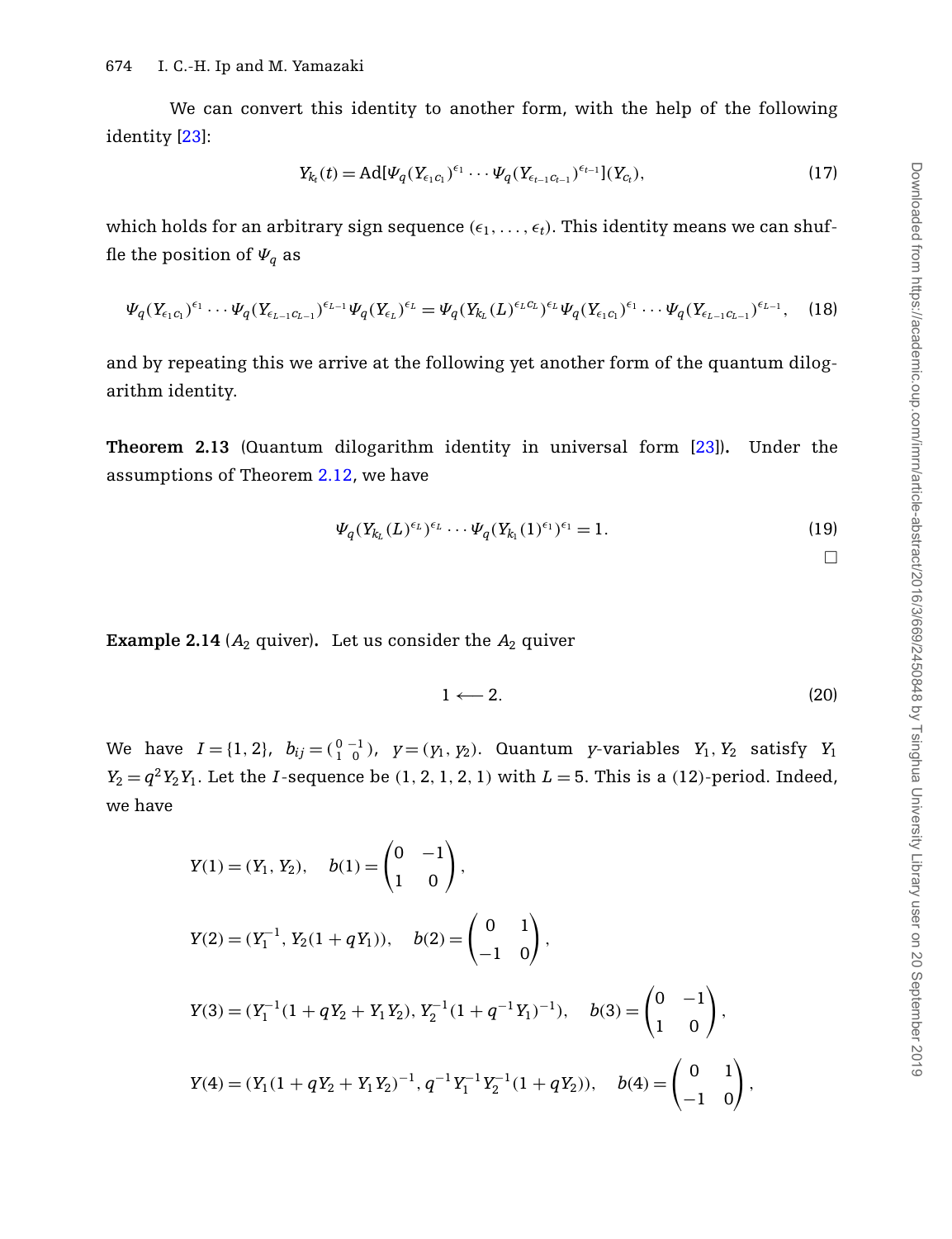$$
Y(5) = (Y_2^{-1}, q^{-1}Y_1Y_2(1+q^{-1}Y_2)^{-1}), \quad b(5) = \begin{pmatrix} 0 & -1 \\ 1 & 0 \end{pmatrix},
$$
  
\n
$$
Y(6) = (Y_2, Y_1), \quad b(6) = \begin{pmatrix} 0 & 1 \\ -1 & 0 \end{pmatrix},
$$
\n(21)

where the *c*-vectors  $c_t := c(y_k(t))$  and tropical signs  $\epsilon_t$  are computed to be

$$
c_1 = (1, 0), \quad \epsilon_1 = +,
$$
  
\n
$$
c_2 = (0, 1), \quad \epsilon_2 = +,
$$
  
\n
$$
c_3 = (-1, 0), \quad \epsilon_3 = -,
$$
  
\n
$$
c_4 = (-1, -1), \quad \epsilon_4 = -,
$$
  
\n
$$
c_5 = (0, -1), \quad \epsilon_5 = -.
$$
\n(22)

The quantum dilogarithm identity is in the tropical form

<span id="page-6-0"></span>
$$
\Psi_q(Y_1)\Psi_q(Y_2)\Psi_q(Y_1)^{-1}\Psi_q(q^{-1}Y_1Y_2)^{-1}\Psi_q(Y_2)^{-1} = 1,
$$
\n(23)

where we used  $Y_{e_1+e_2} = q^{-1}Y_{e_1}Y_{e_2} = q^{-1}Y_1Y_2$  (recall [\(11\)](#page-4-2)). This is the famous *pentagon identity* [\[9\]](#page-25-4) for  $\Psi_q(x)$ . In the universal form, we have

$$
\Psi_q(Y_2)^{-1}\Psi_q(q(1+qY_2)^{-1}Y_2Y_1)^{-1},
$$
  
\n
$$
\Psi_q((1+qY_2+Y_1Y_2)^{-1}Y_1)^{-1}\Psi_q(Y_2(1+qY_1))\Psi_q(Y_1) = 1.
$$
\n(24)

<span id="page-6-1"></span>**Example 2.15** ( $A_3$  quiver). Consider  $A_3$  quiver, where we choose the orientation

$$
1 \longleftarrow 2 \longrightarrow 3 \tag{25}
$$

such that

$$
B = (b)_{ij} = \begin{pmatrix} 0 & -1 & 0 \\ 1 & 0 & 1 \\ 0 & -1 & 0 \end{pmatrix}
$$
 (26)

and  $y = (y_1, y_2, y_3)$ . Quantum *y*-variables  $Y_1, Y_2, Y_3$  satisfy

$$
Y_1 Y_2 = q^2 Y_2 Y_1, \quad Y_3 Y_2 = q^2 Y_2 Y_2, \quad Y_1 Y_3 = Y_3 Y_1. \tag{27}
$$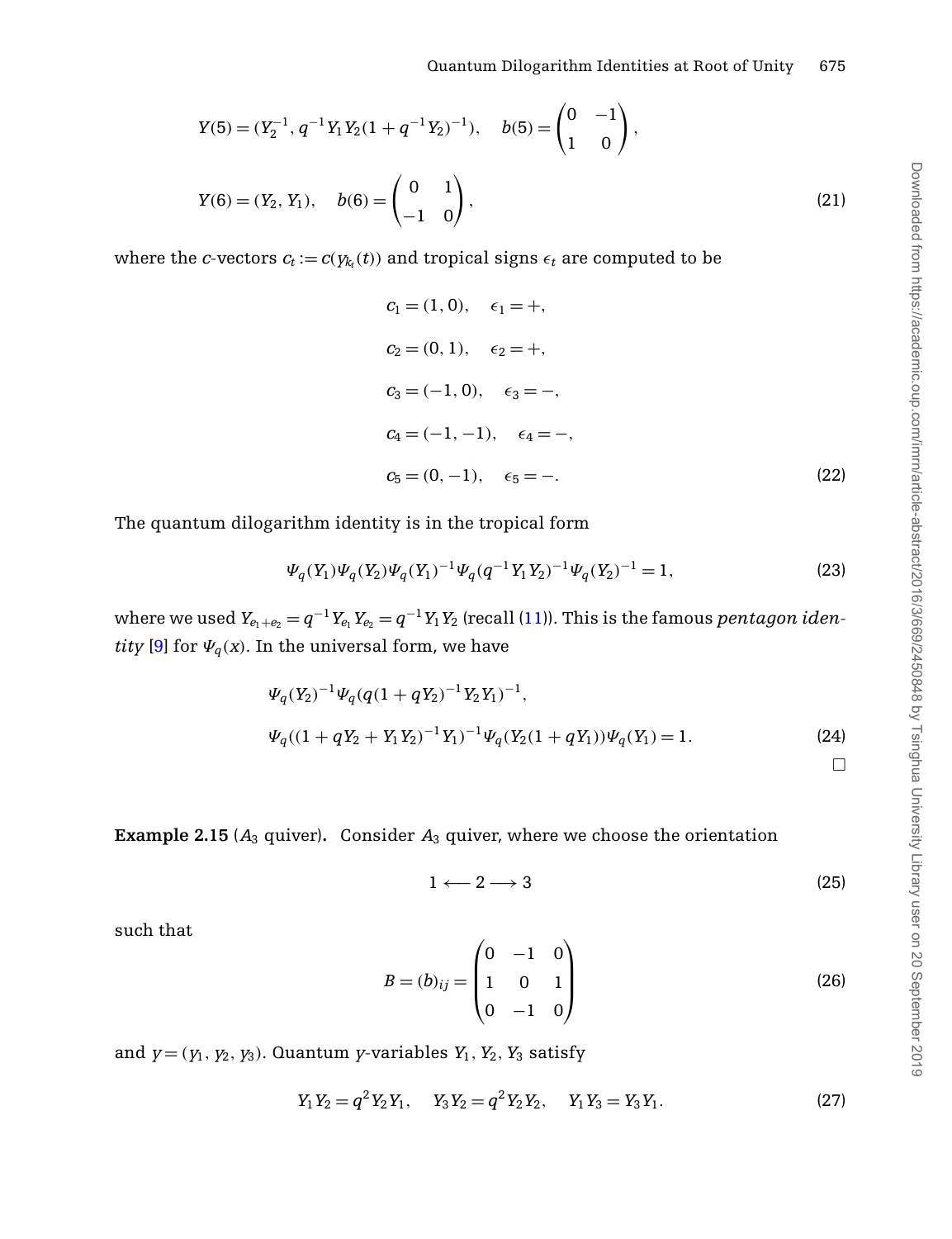Consider a mutation sequence (1, 3, 2, 1, 3, 2, 1, 3, 2). The quantum *y*-variables are then computed to be

$$
Y(1) = (Y_1, Y_2, Y_3),
$$
  
\n
$$
Y(2) = (Y_1^{-1}, Y_2(1 + qY_1), Y_3),
$$
  
\n
$$
Y(3) = (Y_1^{-1}, Y_2X_q, Y_3^{-1}),
$$
  
\n
$$
Y(4) = (Y_1^{-1}(1 + qY_2X_q), Y_2^{-1}X_{q-1}^{-1}, Y_3^{-1}(1 + qY_2X_q)),
$$
  
\n
$$
Y(5) = (Y_1(1 + q^{-1}Y_2X_q)^{-1}, qY_2^{-1}Y_1^{-1}X_{q-1}^{-1}(1 + q^{-1}Y_1 + qY_2X_q), Y_3(1 + q^{-1}Y_2X_q)^{-1}),
$$
  
\n
$$
Y(6) = (Y_1(1 + q^{-1}Y_2X_q)^{-1}, q^2Y_2^{-1}Y_1^{-1}Y_3^{-1}X_{q-1}^{-1}(1 + q^{-1}Y_1 + q^3Y_2X_q)
$$
  
\n
$$
(1 + q^{-1}Y_3 + qY_2X_q), Y_3(1 + q^{-1}Y_2X_q)^{-1})
$$
  
\n
$$
= (Y_1(1 + q^{-1}Y_2X_q)^{-1}, Y_1^{-1}Y_2^{-1}Y_3^{-1}(1 + q^3Y_2 + q^2Y_2Y_3)(1 + qY_2 + q^2Y_2Y_1),
$$
  
\n
$$
Y_3(1 + q^{-1}Y_2X_q)^{-1}),
$$
  
\n
$$
Y(7) = (Y_1(1 + q^{-1}Y_2X_q)^{-1}(1 + qY_1^{-1}Y_2^{-1}Y_3^{-1}(1 + q^3Y_2 + q^2Y_2Y_3)(1 + qY_2 + q^2Y_2Y_1)),
$$
  
\n
$$
(1 + qY_2 + q^2Y_2Y_3)^{-1}(1 + q^3Y_2 + q^2Y_2Y_1)^{-1}Y_3Y_2Y_1,
$$
  
\n
$$
Y_3(1 + q^{-1}Y_2X_q)^{-1}(1 + q^3Y_2 + q^2Y_2Y_1)^{-1}Y_3Y_2Y_1,
$$
  
\n
$$
Y_3(1 + q^{-1}Y_2Y_3)^{-1}(1 + q^3Y
$$

where

<span id="page-7-0"></span>
$$
X_q := (1 + qY_1)(1 + qY_3) = (1 + qY_1 + qY_3 + q^2Y_1Y_3).
$$
\n(29)

The mutation sequence is therefore a (13)-period. The *c*-vectors and tropical signs are given by

$$
c_1 = (1, 0, 0), \quad \epsilon_1 = +,
$$
  
\n $c_2 = (0, 0, 1), \quad \epsilon_2 = +,$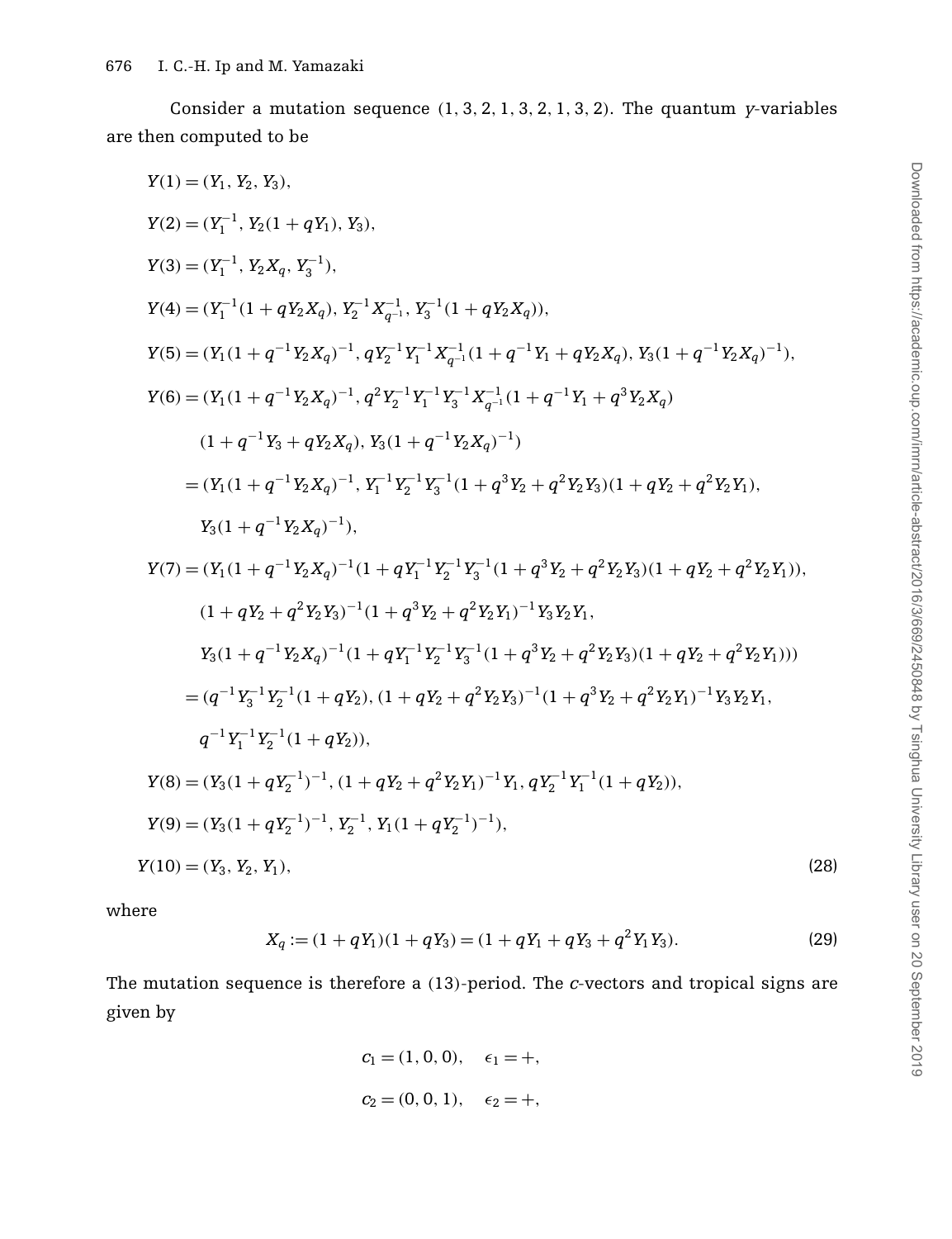$$
c_3 = (0, 1, 0), \quad \epsilon_3 = +,
$$
  
\n
$$
c_4 = (-1, 0, 0), \quad \epsilon_4 = -,
$$
  
\n
$$
c_5 = (0, 0, -1), \quad \epsilon_5 = -,
$$
  
\n
$$
c_6 = (-1, -1, -1), \quad \epsilon_6 = -,
$$
  
\n
$$
c_7 = (0, -1, -1), \quad \epsilon_7 = -,
$$
  
\n
$$
c_8 = (-1, -1, 0), \quad \epsilon_8 = -,
$$
  
\n
$$
c_9 = (0, -1, 0), \quad \epsilon_9 = -.
$$
\n(30)

The quantum dilogarithm identity in the tropical form is (This identity can also be written as

$$
(Y_1; q^2)_{\infty}(Y_3; q^2)_{\infty}(Y_2; q^2)_{\infty} = (Y_2; q^2)_{\infty}(-Y_2Y_1; q^2)_{\infty}(-Y_2Y_3; q^2)_{\infty}(Y_2Y_1Y_3; q^2)_{\infty}(Y_3; q^2)_{\infty})
$$
  
\n
$$
\Psi_q(Y_1)\Psi_q(Y_3)\Psi_q(Y_2)\Psi_q(Y_1)^{-1}\Psi_q(Y_3)^{-1}
$$
  
\n
$$
\Psi_q(Y_1Y_2Y_3)^{-1}\Psi_q(qY_2Y_3)^{-1}\Psi_q(qY_2Y_1)^{-1}\Psi_q(Y_2)^{-1} = 1.
$$
\n(31)

This can be easily seen as a consequence of the pentagon [\(23\)](#page-6-0).

The universal form for the quantum dilogarithm identity is given by

$$
\Psi_q(Y_2(1+qY_1)(1+qY_3))\Psi_q(Y_3)\Psi_q(Y_1) = \Psi_q((1+qY_2X_q)^{-1}Y_1)\Psi_q((1+qY_2X_q)^{-1}Y_3)
$$
  
\n
$$
\Psi_q((1+qY_2+Y_1Y_2)^{-1}(1+q^3Y_2+Y_3Y_2)^{-1}Y_3Y_2Y_1)
$$
  
\n
$$
\Psi_q(q(1+qY_2)^{-1}Y_2Y_3)\Psi_q(q(1+qY_2)^{-1}Y_1Y_2)\Psi_q(Y_2).
$$
\n(32)

# 2.4 **Modular double**

Let  $b\in\mathbb{C}$  and write  $q=\mathrm{e}^{\mathrm{i}\pi b^{2}}$ , and define a new variable  $\tilde{q}$  by  $\tilde{q}=\mathrm{e}^{\mathrm{i}\pi b^{-2}}.$ 

**Definition 2.16** (Noncompact quantum dilogarithm [\[7,](#page-25-14) [8\]](#page-25-15))**.** We define the noncompact quantum dilogarithm function  $\Phi_b(x)$  by an integral (This is also denoted by  $e_b(x)$  in the literature. Note that this is the inverse of  $\Phi_b$  used in [\[23\]](#page-26-0).)

$$
\Phi_b(x) := \exp\left(\int_{\mathbb{R}+i0} \frac{e^{-2ixt}}{4\sinh(bt)\sinh(b^{-1}t)}\frac{dt}{t}\right)
$$
\n(33)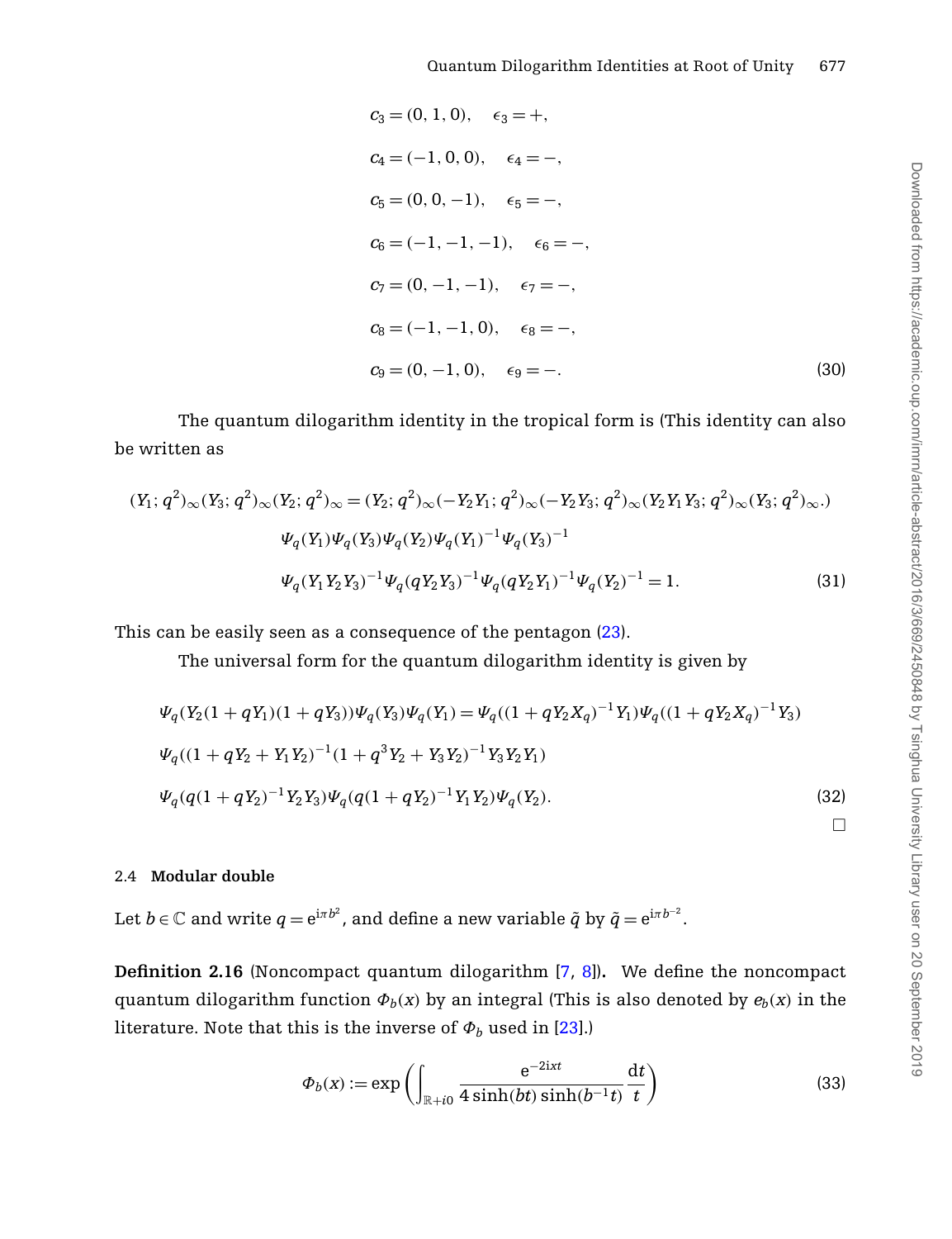in the strip  $|{\rm Im}(z)| < |{\rm Im}(\frac{{\rm i}(b+b^{-1})}{2})|.$  This function can then be analytically continued into the whole complex plane. For  $\text{Im}(b^2) > 0$ , we have  $|q|, |\tilde{q}^{-1}| < 1$  and it turns out that  $\Phi_b(x)$ can be written as an infinite product

$$
\Phi_b(x) = \frac{\prod_{k=0}^{\infty} (1 + q^{2k+1} e^{2\pi bx})}{\prod_{k=0}^{\infty} (1 + \tilde{q}^{-(2k+1)} e^{2\pi b^{-1}x})} = \frac{\Psi_{\tilde{q}^{-1}}(e^{2\pi b^{-1}x})}{\Psi_q(e^{2\pi bx})}.
$$
\n(34)

In the following, we will also use a function  $g_b(u)$ , which is related to the function  $\Phi_b(x)$  by the relation  $g_b(e^{2\pi bx}) = \Phi_b(x)$ . Let *x*, *p* with [*x*, *p*] =  $\frac{1}{2\pi i}$  be the standard position and momentum operators acting on  $L^2(\mathbb{R})$ . Also denote by

$$
u = e^{2\pi bx}, \quad v = e^{2\pi bp}, \tag{35}
$$

such that

$$
uv = q^2 vu \tag{36}
$$

on a natural dense core of their domain [\[32\]](#page-26-12). Then the functions  $\Phi_b(x)$ ,  $q_b(u)$  satisfy the pentagon identity as unitary operators on  $L^2(\mathbb{R})$ : (The identity for  $\Phi_b(x)$  is called the local form in [\[23\]](#page-26-0).)

$$
\Phi_b(p)\Phi_b(x) = \Phi_b(x)\Phi_b(x+p)\Phi_b(p),
$$
  

$$
g_b(v)g_b(u) = g_b(u)g_b(qvu)g_b(v).
$$
 (37)

The concept of modular double is introduced in [\[8\]](#page-25-15) and has been considered in various contexts of mathematics and physics, in particular to representation theory of split real quantum groups  $[15, 20]$  $[15, 20]$  $[15, 20]$  and quantum Liouville theory  $[4, 30]$  $[4, 30]$  $[4, 30]$  involving the Weyl operators. The idea is that the Weyl pair  $\{u, v\}$  has a "modular double counterpart" which mutually commutes with them, and it is natural to consider both pairs of Weyl operators in their functional analysis.

Given a Weyl pair  $\{u, v\}$  as above, their modular double counterpart is defined through the use of functional calculus on positive (essentially) self-adjoint operators

$$
\tilde{u} := u^{\frac{1}{b^2}} = e^{2\pi b^{-1}x}, \quad \tilde{v} := v^{\frac{1}{b^2}} = e^{2\pi b^{-1}p}, \tag{38}
$$

so that

$$
\tilde{u}\tilde{v} = \tilde{q}^2 \tilde{v}\tilde{u} \tag{39}
$$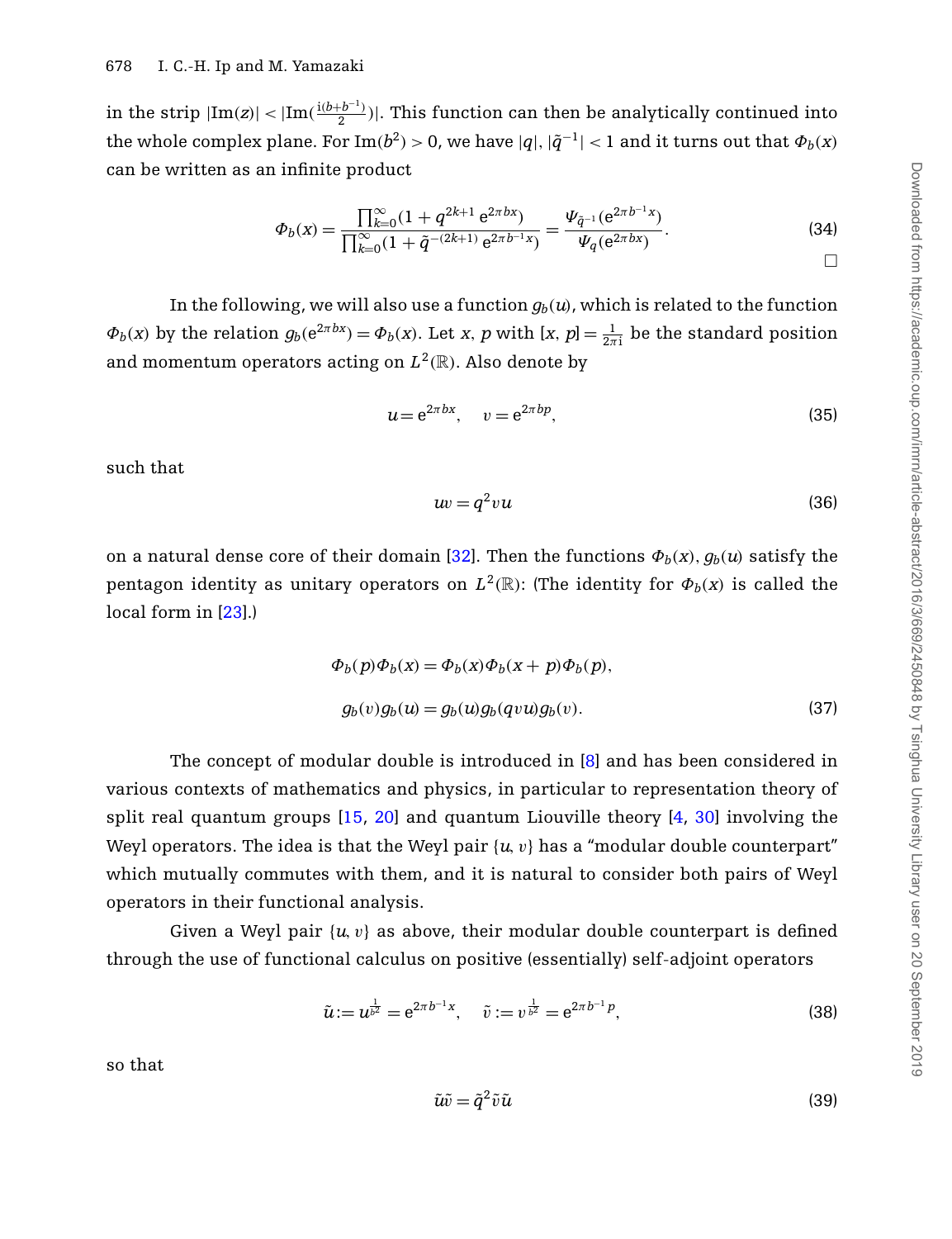and consequently the pair  $\{\tilde{u}, \tilde{v}\}$  mutually commutes with  $\{u, v\}$  on certain dense domain. With this notation, we see that

<span id="page-10-0"></span>
$$
g_b(u) = \frac{\Psi_{\tilde{q}^{-1}}(\tilde{u})}{\Psi_q(u)},\tag{40}
$$

and in particular it is manifest that we have the modular duality:

$$
g_b(u) = g_{b^{-1}}(\tilde{u}).\tag{41}
$$

Following the same idea, we introduce the modular dual variables formally by

$$
\tilde{Y}_i := Y_i^{\frac{1}{b^2}} \tag{42}
$$

such that

$$
\tilde{Y}_i \tilde{Y}_j = \tilde{q}^{2b_{ji}} \tilde{Y}_j \tilde{Y}_i.
$$
\n(43)

and use them as the initial seed of the *dual quantum y-variables*, defined below.

**Definition 2.17** (Dual quantum *y*-variable)**.** Let us define the dual quantum cluster *y*-variables by replacing *q* by  $\tilde{q}$  in the definition of quantum *y*-variables (Definition [2.7\)](#page-3-1). The mutation rule  $(10)$  is then replaced by

<span id="page-10-1"></span>
$$
\tilde{Y}'_i = \begin{cases}\n\tilde{Y}_k^{-1}, & i = k, \\
\tilde{Y}_i \prod_{\substack{b_{ik} \\ |b_{ik}| \\ |b_{ik}|}} (1 + \tilde{q}^{2m-1} \tilde{Y}_k), & i \neq k, b_{ik} \ge 0, \\
\tilde{Y}_i \prod_{m=1}^{|b_{ik}|} (1 + \tilde{q}^{2m-1} \tilde{Y}_k^{-1})^{-1}, & i \neq k, b_{ik} < 0.\n\end{cases} \tag{44}
$$

Moreover, the dual quantum *y*-variables  $\tilde{Y}_i$  commute with the original quantum *y*-variables *Yi*. - $\Box$ 

Since  $Y_i$ 's and their duals  $\tilde{Y}_i$ 's commute, the ratio of compact dilogarithms in [\(40\)](#page-10-0) can be factorized, and we immediately learn that we can derive the quantum dilogarithm identities (with reverse order) for  $q_b(u)$ .

**Theorem 2.18** (Identities for noncompact quantum dilogarithms [\[23\]](#page-26-0))**.** Under the assumptions of Theorem [2.12,](#page-4-0) we have, in tropical form

$$
g_b(Y_{\epsilon_L C_L})^{\epsilon_L} \cdots g_b(Y_{\epsilon_1 C_1})^{\epsilon_1} = 1, \qquad (45)
$$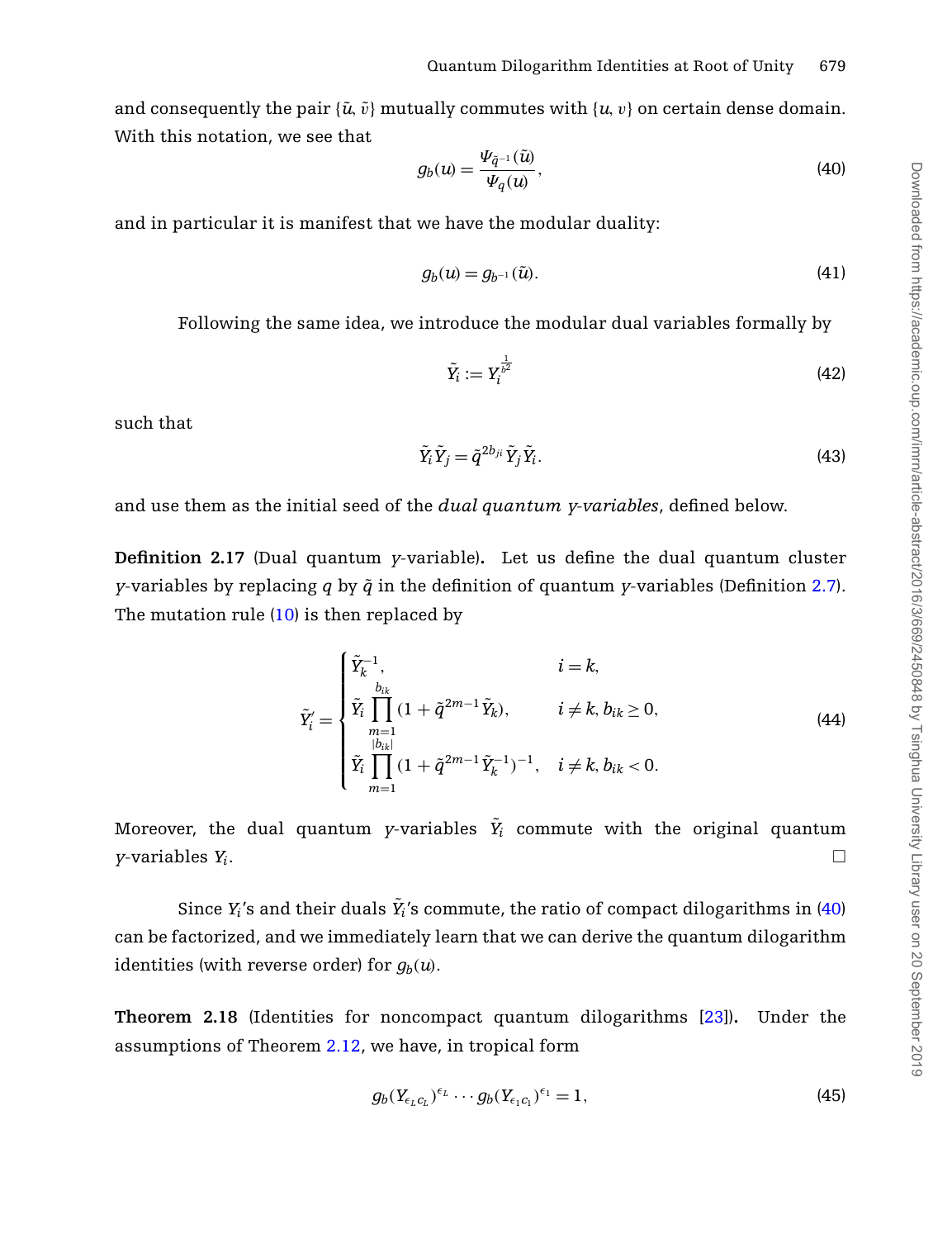and in universal form

$$
g_b(Y_{k_1}(1)^{\epsilon_1})^{\epsilon_1}\cdots g_b(Y_{k_L}(L)^{\epsilon_L})^{\epsilon_L}=1.
$$
\n(46)

 $\Box$ 

# <span id="page-11-0"></span>3 **Cyclic Dilogarithm Identities (I)**

#### 3.1 **Root of unity limit**

Let us choose a positive integer *N*. In this section, we will choose the value of *q* to be  $q=\zeta:=\mathrm{e}^{\frac{\pi\mathrm{i}}{N}}$ , a primitive 2 $N$ th root of unity. Then  $q^2$  is the  $N$ th primitive root of unity, and  $q^N = -1$ . We also have

$$
\tilde{q} = \tilde{\zeta} := e^{\pi i N} = (-1)^N. \tag{47}
$$

With this specialization, the relation [\(9\)](#page-3-2) reduces to

<span id="page-11-1"></span>
$$
Y_i Y_j = \zeta^{2b_{ji}} Y_j Y_i, \tag{48}
$$

and the dual quantum *y*-variable is simply given by

$$
\tilde{Y}_i = Y_i^N,\tag{49}
$$

which by definition commute with all the *Yj*.

**Proposition 3.1.** When  $\tilde{q} = \tilde{\zeta} = e^{\pi i N} = (-1)^N$ , the transformation property of the dual quantum *y*-variable [\(44\)](#page-10-1) reduces to

<span id="page-11-2"></span>
$$
\tilde{Y}_i = \begin{cases}\n\tilde{Y}_k^{-1}, & i = k, \\
\tilde{Y}_i(1 + \tilde{\zeta}\tilde{Y}_k)^{b_{ik}}, & i \neq k, b_{ik} \ge 0, \\
\tilde{Y}_i(1 + \tilde{\zeta}\tilde{Y}_k^{-1})^{b_{ik}}, & i \neq k, b_{ik} < 0.\n\end{cases}
$$
\n
$$
(50)
$$

**Proof.** When  $\tilde{q} = \tilde{\zeta} = (-1)^N$ , we have

$$
\tilde{q}^{2m-1} = (-1)^{(2m-1)N} = (-1)^N = \tilde{\zeta}.
$$

Hence, the product  $\prod_{m=1}^{|b_{lk}|}$  in [\(44\)](#page-10-1) becomes trivial, leading to the formula above.  $\qquad \blacksquare$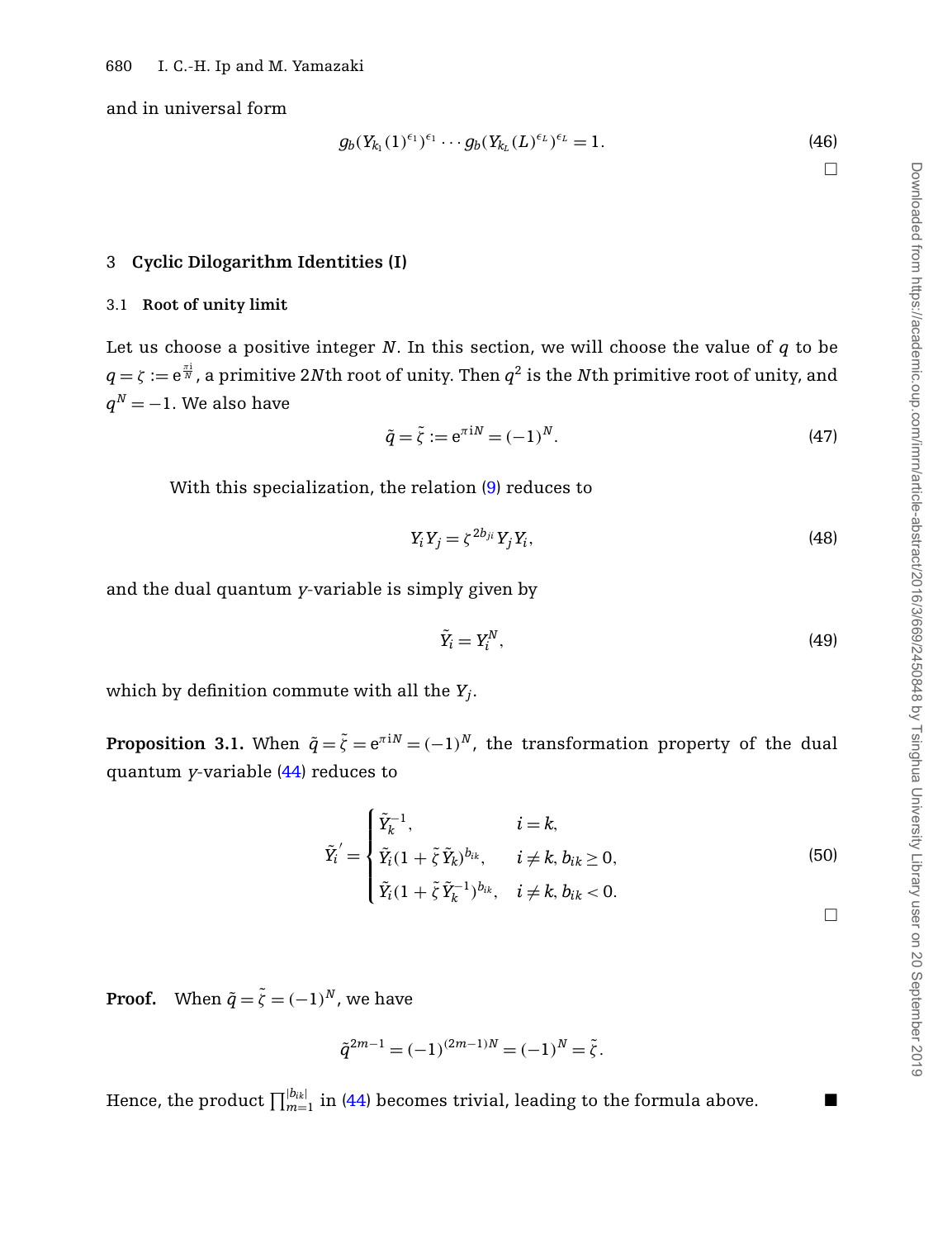### <span id="page-12-1"></span>3.2 **Identities for**  $d_N(x)$

**Definition 3.2** (Cyclic *y*-variable). Let us define the cyclic *y*-variables  $\bar{Y}_i$ . They satisfy the commutation relation

$$
\bar{Y}_i \bar{Y}_j = \zeta^{2b_{ji}} \bar{Y}_j \bar{Y}_i,\tag{51}
$$

which coincides with the relation [\(9\)](#page-3-2) for the quantum *y*-variables. We also take the initial value to be  $\bar{Y}_i = Y_i.$  However, we require  $\bar{Y}_i$  to transform formally as the dual quantum *y*-variable  $\bar{Y}_i = \tilde{Y}_i$  $\frac{1}{N}$ , so that we define

<span id="page-12-3"></span>
$$
\bar{Y}'_i = \begin{cases} \bar{Y}_k^{-1}, & i = k, \\ \bar{Y}_i (1 + \tilde{\zeta} \, \bar{Y}_k^N)^{\frac{b_{ik}}{N}}, & i \neq k, b_{ik} \ge 0, \\ \bar{Y}_i (1 + \tilde{\zeta} \, \bar{Y}_k^{-N})^{\frac{b_{ik}}{N}}, & i \neq k, b_{ik} < 0. \end{cases}
$$
\n(52)

We can repeat this for a mutation sequence, to obtain cyclic *y*-variables. Similar to the previous cases, we define  $(B(1), \bar{Y}(1)) := (B, \bar{Y}) = (B, Y(1))$  and  $(B(t+1), \bar{Y}(t+1)) :=$  $\mu_{k_t}(B(t),\,\bar{Y}(t)).$  We can also extend the definition of  $\bar{Y}_i$  to  $\bar{Y}_\alpha$  with  $\alpha\in\mathbb{Z}^{|I|}$ , as in [\(11\)](#page-4-2) in the case of  $Y_i$ .

<span id="page-12-5"></span>**Definition 3.3** (Cyclic dilogarithm function [\[3\]](#page-25-11))**.** For a given positive integer *N*, we define the *cyclic dilogarithm function*  $d_N(x)$  by (Another definition found in the literature is

$$
d_N^*(x) := (1 - x^N)^{\frac{N-1}{2N}} \prod_{k=1}^{N-1} (1 - \zeta^{2k} x)^{-\frac{k}{N}}.
$$
 (53)

This is related to our  $d_N(x)$  by  $d_N(x) = d_N^*(-\zeta x)$ .)

<span id="page-12-2"></span>
$$
d_N(x) := (1 + (-x)^N)^{\frac{N-1}{2N}} \prod_{k=1}^{N-1} (1 + \zeta^{2k+1} x)^{-\frac{k}{N}}.
$$
\n(54)

We are now ready to state one of our main theorems.

<span id="page-12-0"></span>**Theorem 3.4** (Cyclic dilogarithm identity in dual universal form)**.** Under the assumptions of Theorem [2.12,](#page-4-0) we have

<span id="page-12-4"></span>
$$
d_N(\bar{Y}_{k_L}(L)^{\epsilon_L})^{\epsilon_L} \cdots d_N(\bar{Y}_{k_1}(1)^{\epsilon_1})^{\epsilon_1} = 1.
$$
\n(55)

 $\Box$ 

**Proof.** The rest of this subsection is devoted to a proof of this theorem.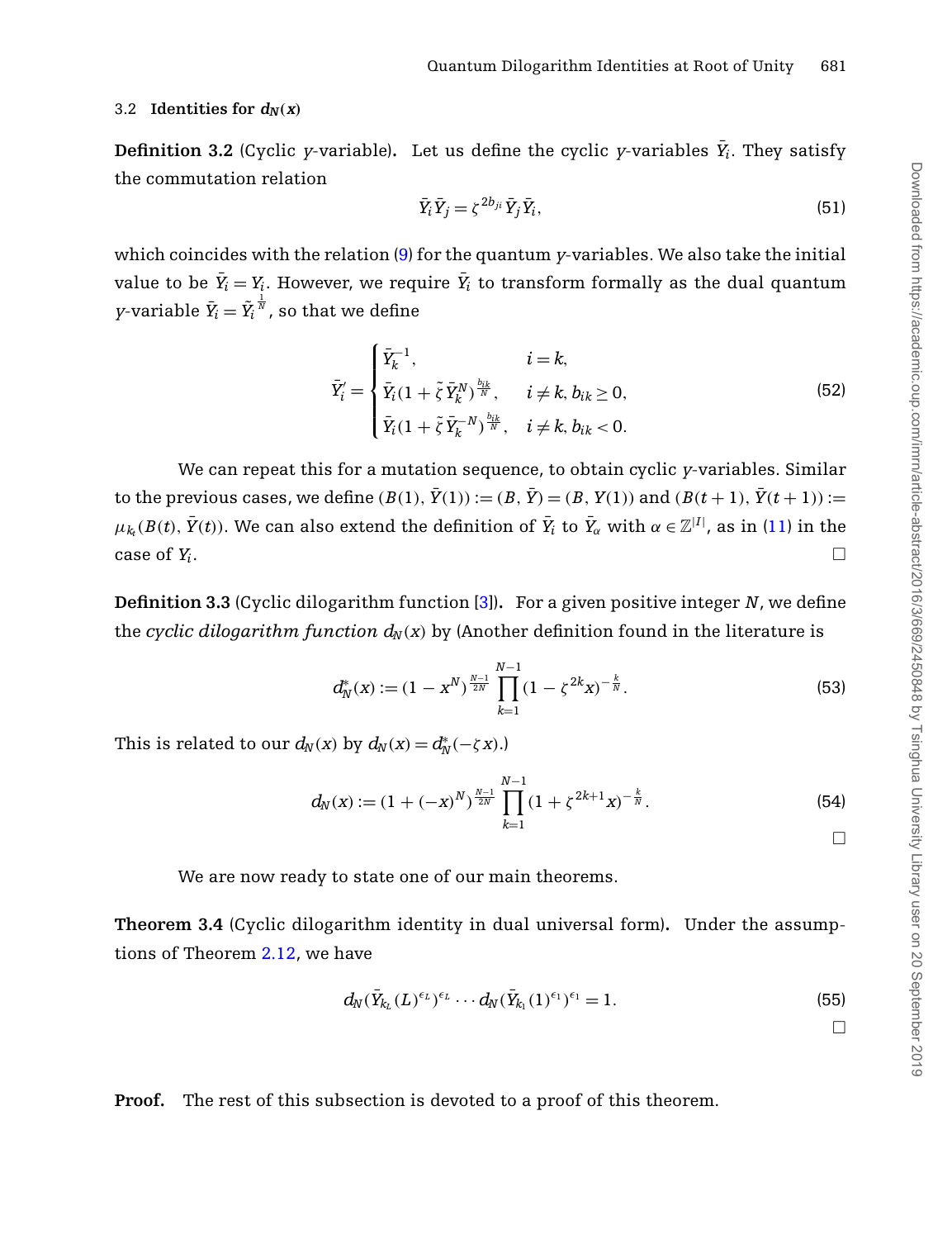Following [\[3\]](#page-25-11), the basic strategy is to take the limit of the quantum dilogarithm identity for  $\Psi_q(x)$ . First of all let us consider the classical limit by taking

$$
q := e^{-\frac{\tau}{2}}, \quad \tau \in \mathbb{R}_{>0}
$$
\n
$$
(56)
$$

so that  $|q|$  < 1, and we take the limit when  $\tau \to 0$ . Then it is well known that

<span id="page-13-0"></span>
$$
\Psi_q(x)^{-1} = (-qx; q^2)_{\infty} = R_\tau(x)(1 + \mathcal{O}(\tau)),\tag{57}
$$

with  $R_{\tau}(x)$  defined by

$$
R_{\tau}(x) := e^{-\frac{\text{Li}_2(-x)}{\tau}}.
$$
\n
$$
(58)
$$

<span id="page-13-2"></span>The quantum dilogarithm identity in the tropical form [\(2.12\)](#page-4-0) implies the following proposition.

**Proposition 3.5.** Let the quantum *Y*-variable be associated to  $q = e^{-\tau/2}$ . Then we have

$$
\lim_{\tau \to 0} R_{\tau} (Y_{\epsilon_L c_L})^{\epsilon_L} \cdots R_{\tau} (Y_{\epsilon_1 c_1})^{\epsilon_1} = 1.
$$
\n
$$
\Box
$$

This will be important in our later analysis. The limit here is analyzed, for example, in [\[23\]](#page-26-0). As proved there, the condition that the resulting expression is trivial gives the classical dilogarithm identity.

Now let us consider the case of the root of unity limit. We let

<span id="page-13-3"></span>
$$
q := e^{-\frac{\tau}{2N^2}} \zeta,\tag{60}
$$

and take the limit as  $\tau \to 0$ . In this limit, the quantum dilogarithm  $\Psi_q(x)$  behaves as in [\[3\]](#page-25-11) (This is equivalent to the formula

$$
(x; q^2)_{\infty} = (1 - x^N)^{\frac{1 - N}{2N}} R_{\tau}^*(x^N) d_N^*(x) (1 + \mathcal{O}(\tau)),
$$
\n(61)

with

$$
R_{\tau}^{*}(x) := (1 - x)^{\frac{1}{2}} e^{-\frac{\text{Li}_2(x)}{\tau}}.
$$
\n(62)

$$
\Psi_q(x)^{-1} = (-qx; q^2)_{\infty} = R_\tau((-x)^N) d_N(x) (1 + \mathcal{O}(\tau)),
$$
\n(63)

with  $d_N(x)$  defined previously in [\(54\)](#page-12-2) and  $R_{\tau}(x)$  in [\(57\)](#page-13-0). To save notation, let us denote by

<span id="page-13-4"></span><span id="page-13-1"></span>
$$
R_{\tau,N}(x) := R_{\tau}((-x)^N). \tag{64}
$$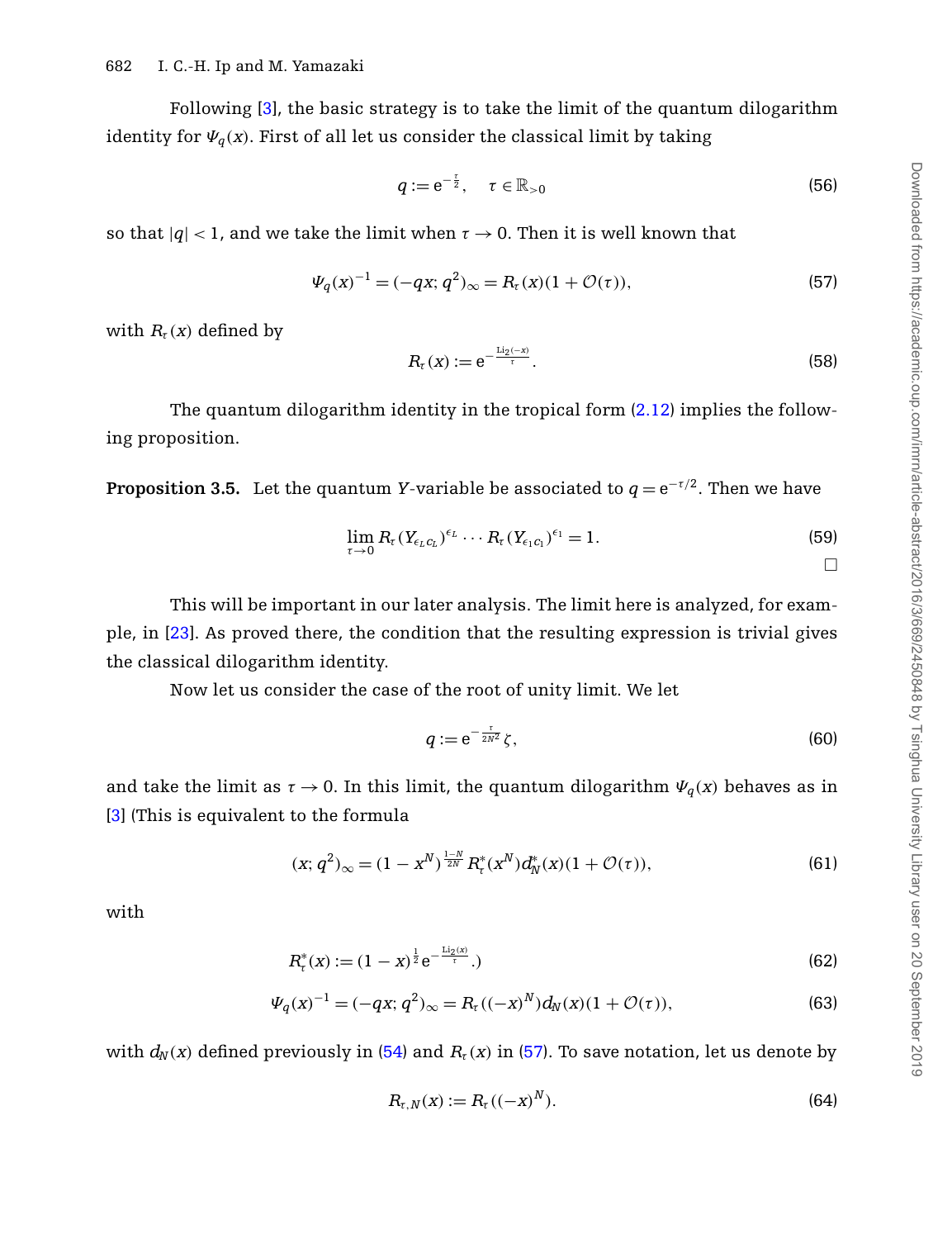Now, substituting the limiting form  $(63)$  into  $(16)$ , we obtain an identity involving the functions  $R_{\tau,N}(x)$  and  $d_N(x)$ :

$$
\lim_{\tau \to 0} R_{\tau, N} (Y_{\epsilon_L c_L})^{\epsilon_L} d_N (Y_{\epsilon_L c_L})^{\epsilon_L} \cdots R_{\tau, N} (Y_{\epsilon_1 c_1})^{\epsilon_1} d_N (Y_{\epsilon_1 c_1})^{\epsilon_1} = 1.
$$
\n(65)

To simplify the resulting expression, we can shuffle the positions of  $R_{\tau,N}(x)$ , using the following lemma.

**Lemma 3.6** (Conjugation by  $R_{\tau,N}$  [\[3\]](#page-25-11)). Let  $Y_i Y_j = q^{2b_{ji}} Y_j Y_i$ . We have

<span id="page-14-0"></span>
$$
\lim_{\tau \to 0} R_{\tau, N}(Y_i) \cdot Y_j \cdot R_{\tau, N}(Y_i)^{-1} = Y_j (1 + \tilde{q} Y_i^N)^{-\frac{b_{ji}}{N}}.
$$
\n(66)

**Proof.** We here provide a self-contained proof using functional calculus. We can commute  $Y_i$  to the left and get

<span id="page-14-1"></span>
$$
\begin{aligned} \text{(LHS)} &= Y_j \cdot \lim_{\tau \to 0} R_{\tau, N}(q^{2b_{ji}} Y_i) R_{\tau, N}(Y_i)^{-1} \\ &= Y_j \cdot \lim_{\tau \to 0} \frac{R_{\tau}(\mathbf{e}^{-\tau b_{ji}/N} (-Y_i)^N)}{R_{\tau}((-Y_i)^N)} .\end{aligned}
$$

Now the limit can be computed directly by calculus. Using  $\text{Li}_2(x) = -\int_0^x$  $\frac{\log(1-t)}{t}$ d*t*, and let  $q(\tau) = e^{-\tau b_{ji}/N}$ , we have

$$
\lim_{\tau \to 0} \log \frac{R_{\tau}(q(\tau)(-x)^{N})}{R_{\tau}((-x)^{N})} = \lim_{\tau \to 0} \frac{1}{\tau} \left( \int_{0}^{-q(\tau)(-x)^{N}} \frac{\log(1-t)}{t} dt - \int_{0}^{(-x)^{N}} \frac{\log(1-t)}{t} dt \right)
$$
\n
$$
= \lim_{\tau \to 0} \frac{1}{\tau} \left( \int_{(-x)^{N}}^{-q(\tau)(-x)^{N}} \frac{\log(1-t)}{t} dt \right)
$$
\n
$$
= \lim_{\tau \to 0} \frac{\log(1 - (-q(\tau)(-x)^{N}))}{-q(\tau)(-x)^{N}} \cdot \left( -\frac{dq(\tau)}{d\tau}(-x)^{N} \right)
$$
\n
$$
= -\log(1 + (-x)^{N}) \frac{b_{ji}}{N}
$$
\n
$$
= -\log(1 + \tilde{q}x^{N}) \frac{b_{ji}}{N}.
$$
\n(67)

This proves  $(66)$ .

**Remark 3.7.** In the limit  $\tau \to 0$ ,  $Y_i^N$ , and hence any function of them, commute with all the  $Y_i$ . However, in the analysis above the shuffling should first be performed for finite  $\tau$ , and there remains a nontrivial finite contribution in the limit  $\tau \to 0$  due to the canceling factor  $1/\tau$  in the definition of  $R_{\tau N}(x)$ .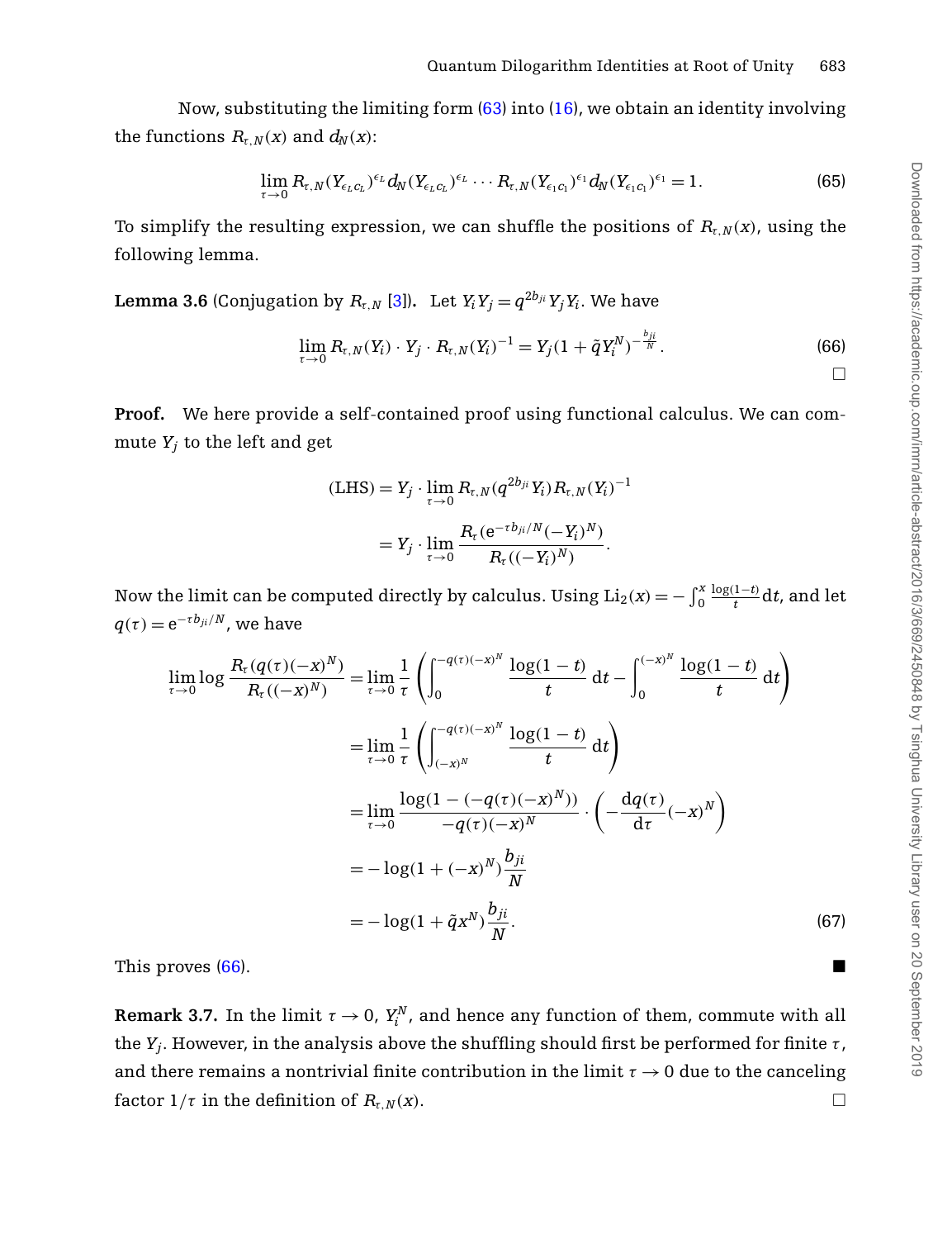Now the crucial observation is that the conjugation by *Yi* [\(66\)](#page-14-0), taking into account the tropical signs  $\epsilon_t$ , has exactly the same effect as the mutation rule for the cyclic *y*-variables [\(52\)](#page-12-3). In particular, we can pull out all the *R*τ,*<sup>N</sup>*'s to the left or right, as the cost of replacing the arguments of  $d_N$ 's by their mutated versions. To be more precise, by mimicking the proof of  $(17)$ , we obtain

$$
\bar{Y}_{k_t}(t) = \lim_{\tau \to 0} \text{Ad}^{-1}[R_{\tau,N}(Y_{\epsilon_{t-1}C_{t-1}})^{\epsilon_{t-1}} \cdots R_{\tau,N}(Y_{\epsilon_t C_1})^{\epsilon_1}](\bar{Y}_{C_t}). \tag{68}
$$

We can now appeal to the shuffling argument which we utilized in the proof of Theorem [2.13.](#page-5-0) By shuffling the position of  $R_{\tau,N}$ , we obtain (recall  $Y_\alpha=Y_\alpha(1)=\bar Y_\alpha/2$ 

$$
R_{\tau,N}(Y_{C_L\epsilon_L})^{\epsilon_L} d_N(Y_{C_L\epsilon_L})^{\epsilon_L} \cdots d_N(Y_{C_2\epsilon_2})^{\epsilon_2} R_{\tau,N}(Y_{C_1\epsilon_1})^{\epsilon_1} d_N(Y_{C_1\epsilon_1})^{\epsilon_1} = R_{\tau,N}(Y_{C_L\epsilon_L})^{\epsilon_L} d_N(Y_{C_L\epsilon_L})^{\epsilon_L} \cdots
$$
  

$$
R_{\tau,N}(Y_{C_1\epsilon_1})^{\epsilon_1} d_N(\bar{Y}_{k_2}(2)^{\epsilon_2})^{\epsilon_2} d_N(\bar{Y}_{k_1}(1)^{\epsilon_1})^{\epsilon_1} (1 + \mathcal{O}(\tau)).
$$

By repeating this, we arrive at

$$
R_{\tau,N}(Y_{C_L\epsilon_L})^{\epsilon_L}\cdots R_{\tau,N}(Y_{C_1\epsilon_1})^{\epsilon_1}d_N(\bar{Y}_{k_L}(L)^{\epsilon_L})^{\epsilon_L}\cdots d_N(\bar{Y}_{k_1}(1)^{\epsilon_1})^{\epsilon_1}(1+\mathcal{O}(\tau))=1.
$$

The remaining task is to show that the product of *R*'s vanish in the limit  $\tau \rightarrow 0$ .  $Recall R_{\tau,N}(Y_i) := R_{\tau}((-Y_i)^N)$ . Let  $Y'_i := (-Y_i)^N$ . Then

$$
Y_i'Y_j' = (-Y_i)^N (-Y_j)^N = q^{2N^2} (-Y_j)^N (-Y_i)^N = e^{-\tau} Y_j' Y_i',
$$

hence all the arguments of *R* satisfy the same commutation relation as the *Yi*'s with  $q = e^{-\tau/2}$ . Hence, by Proposition [3.5,](#page-13-2) we conclude that the product of *R* is trivial. Since  $d_N(x)$  does not depend on  $\tau$  in the limit, we have proved the identity [\(55\)](#page-12-4) for the function  $d_N(x)$ .

**Remark 3.8.** In this derivation, we shuffled all the *R*'s to the left of the product. Alternatively, we can choose to move  $L' = 0, \ldots, L$  of the *R*'s to the left and  $L - L'$  to the right, and cancel the product of *R*'s in the middle. We then obtain variants of the expression above, with some of the variables rescaled according to  $(66)$ .

We next rewrite the cyclic dilogarithm identity in another form.

<span id="page-15-0"></span>**Theorem 3.9** (Cyclic dilogarithm identities in standard universal form)**.** We have the cyclic dilogarithm identities

<span id="page-15-1"></span>
$$
d_N(Y_{k_1}(1)^{\epsilon_1})^{\epsilon_1}\cdots d_N(Y_{k_L}(L)^{\epsilon_L})^{\epsilon_L}=1
$$
\n(69)

for the standard quantum *y*-variables, with the reverse ordering.  $\Box$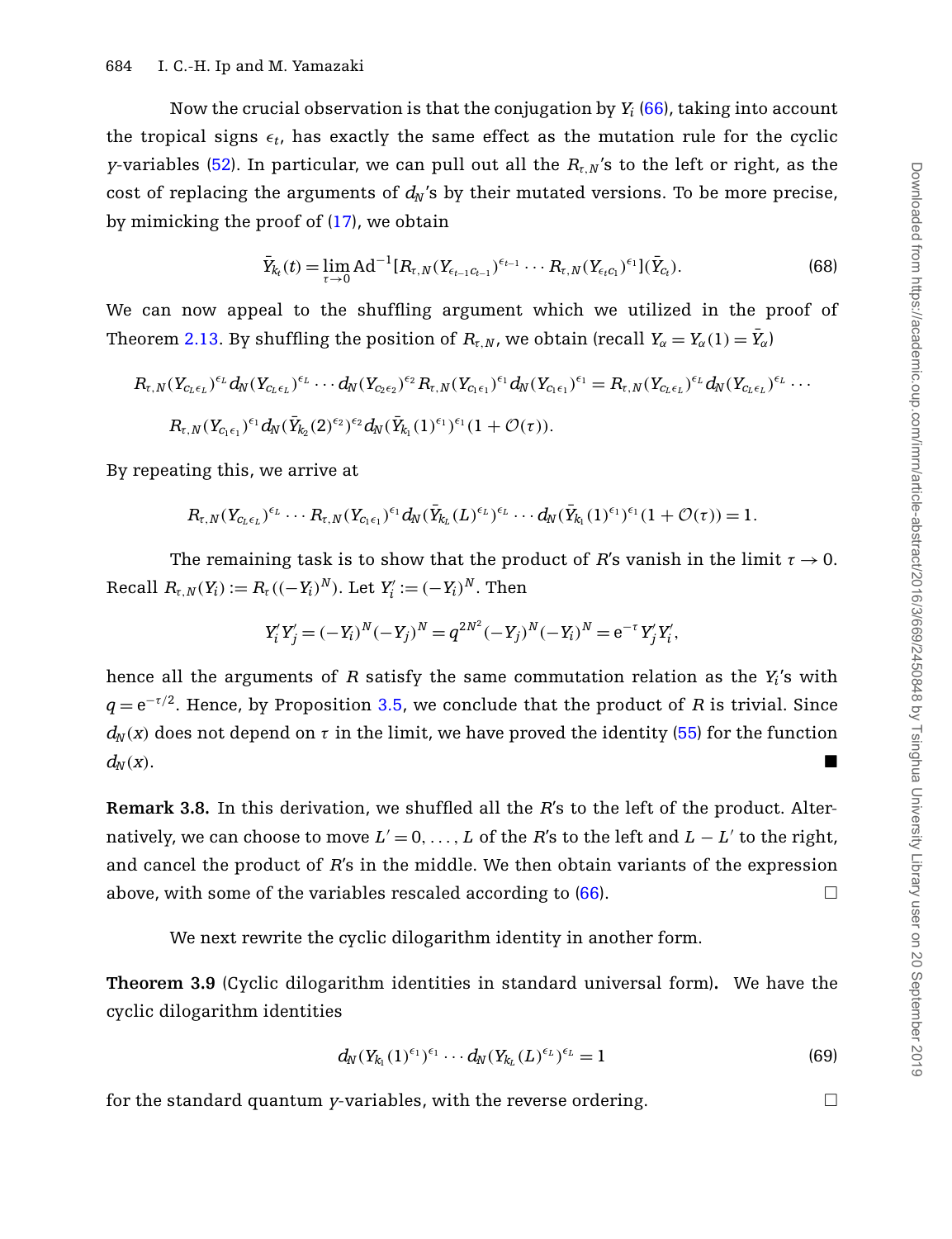**Proof.** We start from the cyclic dilogarithm identity of [\(55\)](#page-12-4), we can mimic the arguments of the shuffle formula. First of all, we note that  $d(Y_i)$ , instead of conjugating tropical form to universal form, actually interchange universal form for  $\bar{Y}_i$  and that for the standard *Yi* variables.

# **Lemma 3.10.** We have for  $b_{ji} \ge 0$

$$
d_N(Y_i) \cdot Y_j \cdot d_N(Y_i)^{-1} = Y_j \frac{(1 + \tilde{q}Y_i^N)^{\frac{b_{ji}}{N}}}{\prod_{k=1}^{b_{ji}} (1 + q^{2k-1}Y_i)},
$$
\n(70)

and for  $b_{ji} < 0$ 

$$
d_N(Y_i) \cdot Y_j \cdot d_N(Y_i)^{-1} = Y_j \frac{\left(1 + \tilde{q} Y_i^N\right)^{\frac{b_{ji}}{N}}}{\prod_{k=1}^{|b_{ji}|} \left(1 + q^{-\left(2k-1\right)} Y_i\right)^{-1}}.
$$
\n(71)

**Proof.** First assume  $b_{ji} > 0$ . We then have

$$
d_{N}(Y_{i}) \cdot Y_{j} \cdot d_{N}(Y_{i})^{-1} = Y_{j} \frac{d_{N}(q^{2b_{ji}} Y_{i})}{d_{N}(Y_{i})}
$$
\n
$$
= Y_{j} \frac{\prod_{k=1}^{N-1} (1 + q^{2k+1} Y_{i})^{\frac{k}{N}}}{\prod_{k=1}^{N-1} (1 + q^{2k+1+2b_{ji}} Y_{i})^{\frac{k}{N}}}
$$
\n
$$
= Y_{j} \frac{\prod_{k=1}^{N-1} (1 + q^{2k+1} Y_{i})^{\frac{k}{N}}}{\prod_{k=1+b_{ji}}^{N-1+b_{ji}} (1 + q^{2k+1} Y_{i})^{\frac{k-b_{ji}}{N}}}
$$
\n
$$
= Y_{j} \prod_{k=1}^{b_{ji}} (1 + q^{2k+1} Y_{i})^{\frac{k}{N}} \prod_{k=1+b_{ji}}^{N-1} (1 + q^{2k+1} Y_{i})^{\frac{b_{ji}}{N}} \prod_{k=N}^{N-1+b_{ji}} (1 + q^{2k+1} Y_{i})^{\frac{b_{ji}-k}{N}}
$$
\n
$$
= Y_{j} \prod_{k=1}^{b_{ji}} (1 + q^{2k+1} Y_{i})^{\frac{k}{N}} \prod_{k=1+b_{ji}}^{N-1} (1 + q^{2k+1} Y_{i})^{\frac{b_{ji}}{N}} \prod_{k=0}^{\frac{b_{ji}}{N-1}} (1 + q^{2k+1} Y_{i})^{-1+\frac{b_{ji}-k}{N}}.
$$

Now note that

$$
\prod_{k=1+b_{ji}}^{N-1} (1+q^{2k+1}Y_i)^{\frac{b_{ji}}{N}} = \frac{\prod_{k=0}^{N-1} (1+q^{2k+1}Y_i)^{\frac{b_{ji}}{N}}}{\prod_{k=0}^{b_{ji}} (1+q^{2k+1}Y_i)^{\frac{b_{ji}}{N}}}
$$

$$
= \frac{(1+\tilde{q}Y_i^N)^{\frac{b_{ji}}{N}}}{\prod_{k=0}^{b_{ji}} (1+q^{2k+1}Y_i)^{\frac{b_{ji}}{N}}}.
$$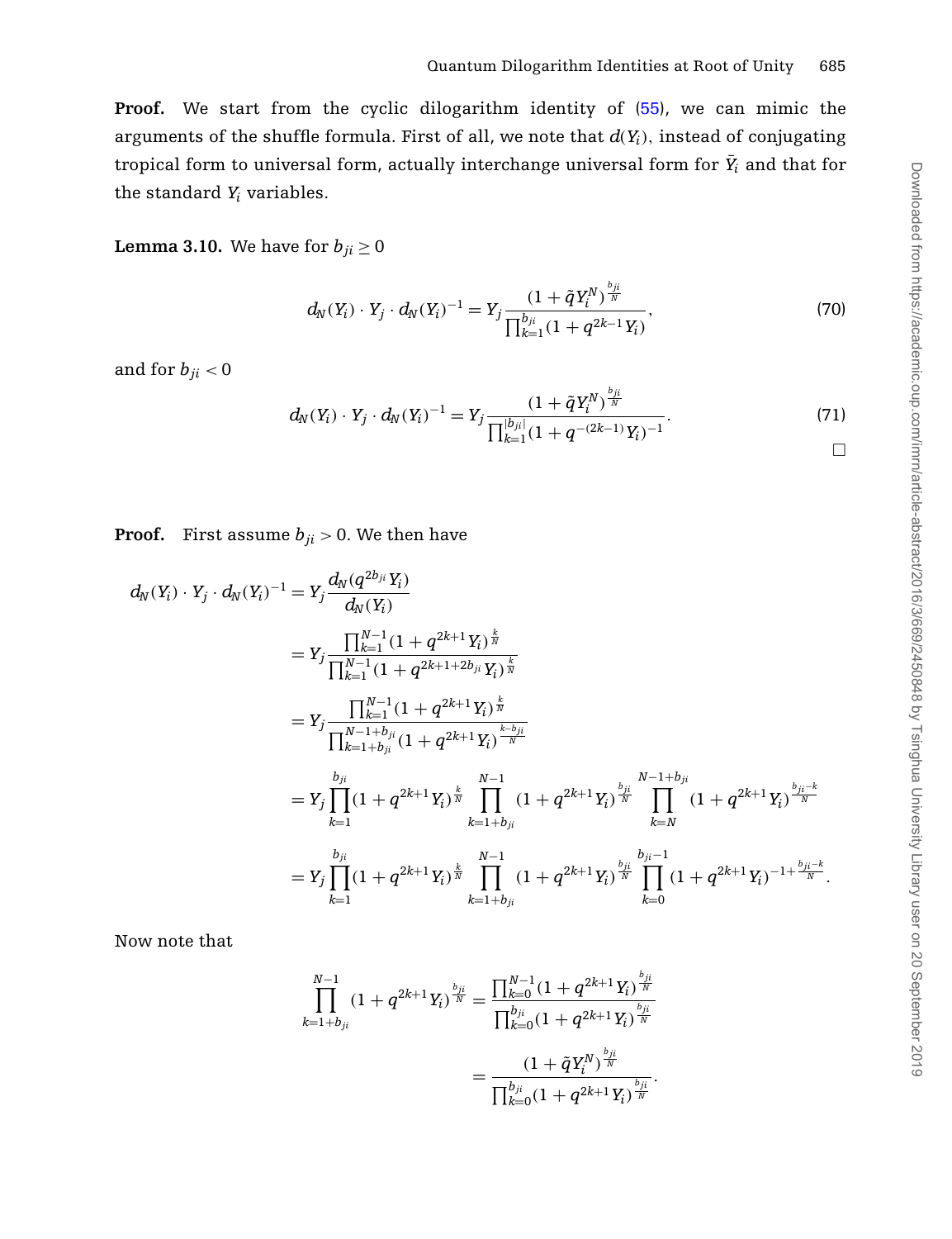Hence, combining, most of the terms cancel out, and we are left with

$$
\begin{aligned} d_N(Y_i)\cdot Y_j\cdot d_N(Y_i)^{-1} &= Y_j \frac{(1+\tilde{q}Y_i^N)^{\frac{b_{ji}}{N}}}{\prod_{k=0}^{b_{ji}-1}(1+q^{2k+1}Y_i)} \\ &= Y_j \frac{(1+\tilde{q}Y_i^N)^{\frac{b_{ji}}{N}}}{\prod_{k=1}^{b_{ji}}(1+q^{2k-1}Y_i)}, \end{aligned}
$$

which is precisely the ratio of the "nontropical terms". The case for  $b_{ii} < 0$  is similar.  $\blacksquare$ 

Therefore, conjugation by  $d_N$  will replace the nontropical terms with its dual version. Now note that the nontropical terms for  $Y_i$  commute with  $\bar{Y}_i$  and vice versa. Hence, the only arguments that matter in the subsequent conjugations are from the tropical terms only. So the adjoint action follows from the shuffling formula as in the case of the *R* function, but instead, with the tropical term replaced by the universal form of the dual variables.

In particular, we have

$$
\text{Ad}[d_N(Y_{k_1}(1)^{\epsilon_1})^{\epsilon_1}\cdots d_N(Y_{k_{t-1}}(t-1)^{\epsilon_{t-1}})^{\epsilon_{t-1}}](Y_{k_t}(t))=\bar{Y}_{k_t}(t).
$$

The rest of the proof is parallel to the proof of Theorem [2.13;](#page-5-0) see in particular [\(17\)](#page-5-1) and [\(18\)](#page-5-2).

**Remark 3.11.** The commutation relations [\(48\)](#page-11-1) and [\(50\)](#page-11-2) has a finite-dimensional matrix representation, and, consequently, the cyclic dilogarithm identity also reduces to a matrix identity. For example,  $Y_1 Y_2 = \zeta^2 Y_2 Y_1$  (see Example [3.12\)](#page-17-0) can be represented by an  $N \times N$  matrix

$$
(Y_1)_{ab} = \zeta^{2a} \delta_{ab}, \quad (Y_2)_{ab} = \delta_{a,b+1}, \tag{72}
$$

where the indices  $a, b$  are to be understood modulo  $N$ .

#### 3.3 **Examples**

<span id="page-17-0"></span>For concreteness, let us now discuss two examples.

**Example 3.12** ( $A_2$  quiver). Let us consider the mutation sequence discussed in Example [2.14.](#page-5-3) The identity in the dual universal form Theorem [3.4](#page-12-0) reads

$$
d_N(Y_2(1+\tilde{\zeta}\tilde{Y}_1)^{\frac{1}{N}})d_N(Y_1) = d_N\left(\frac{Y_1}{(1+\tilde{\zeta}\tilde{Y}_2+\tilde{Y}_1\tilde{Y}_2)^{\frac{1}{N}}}\right)d_N\left(\frac{\zeta Y_2 Y_1}{(1+\tilde{\zeta}\tilde{Y}_1)^{\frac{1}{N}}}\right)d_N(Y_2)
$$
(73)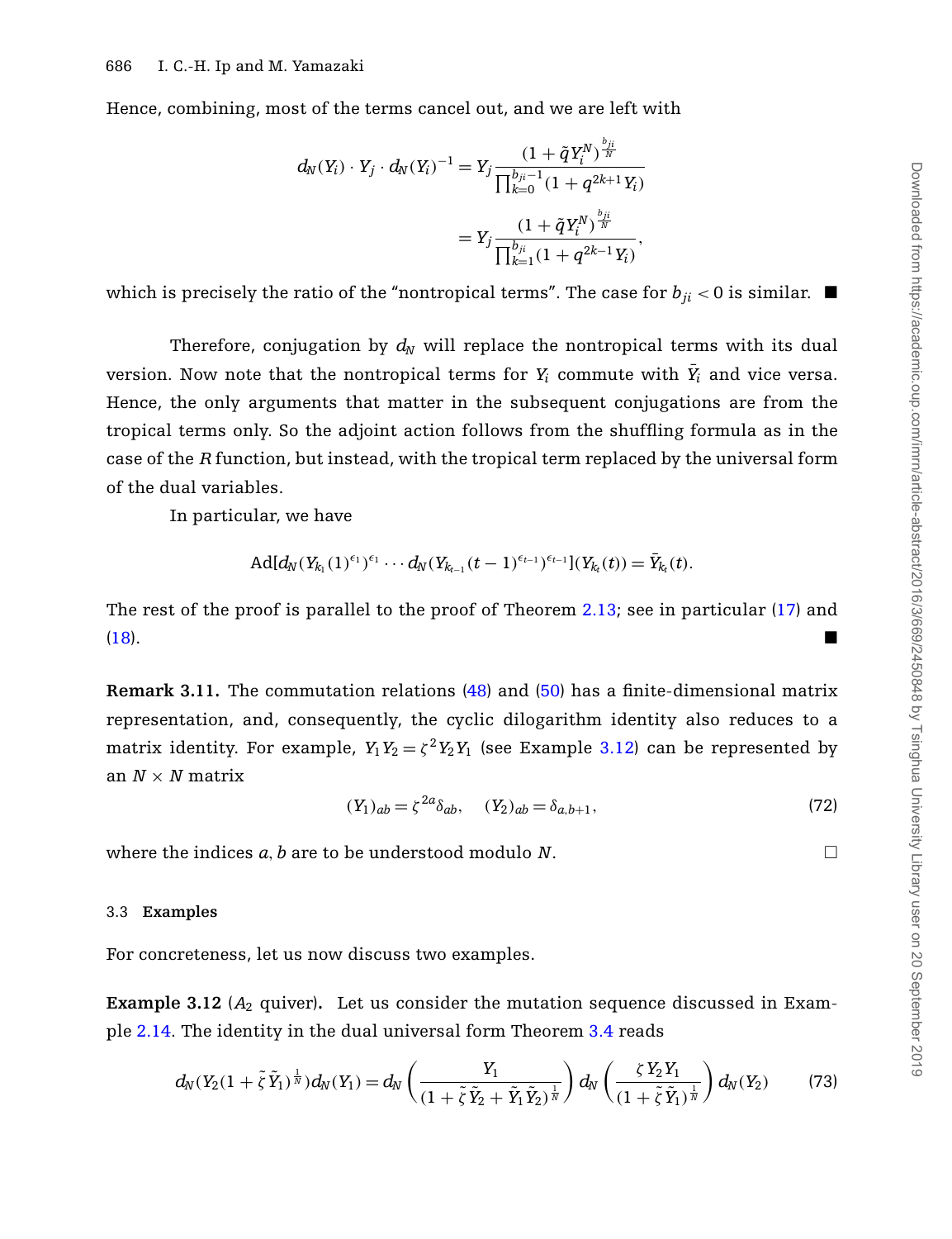for  $Y_1 Y_2 = \zeta^2 Y_2 Y_1$ . One can verify that this coincides with the identity derived in [\[3\]](#page-25-11). The identity in the standard form [\(69\)](#page-15-1) reads

$$
d_N(Y_1)d_N(Y_2(1+qY_1))d_N((1+qY_2+Y_1Y_2)^{-1}Y_1)^{-1},
$$
  
\n
$$
d_N(q(1+qY_2)^{-1}Y_2Y_1)^{-1}d_N(Y_2)^{-1}=1.
$$
\n
$$
\Box
$$

**Example 3.13** ( $A_3$  quiver). For the mutation sequence for the  $A_3$  quiver considered in Example [2.15,](#page-6-1) we have, for  $Y_1Y_2 = \zeta^2 Y_2Y_1$ ,  $Y_3Y_2 = \zeta^2 Y_3Y_2$ , the following properties:

The identity in the dual universal form Theorem [3.4](#page-12-0) reads

$$
d_{N}(Y_{2}\tilde{X}_{\tilde{\zeta}})d_{N}(Y_{3})d_{N}(Y_{1}) = d_{N}(Y_{1}(1 + \tilde{\zeta}\tilde{Y}_{2}\tilde{X}_{\tilde{\zeta}})^{-\frac{1}{N}})d_{N}(Y_{3}(1 + \tilde{\zeta}\tilde{Y}_{2}\tilde{X}_{\tilde{\zeta}})^{-\frac{1}{N}})
$$
  

$$
d_{N}(Y_{1}Y_{2}Y_{3}(1 + \tilde{\zeta}\tilde{Y}_{2} + \tilde{Y}_{1}\tilde{Y}_{2})^{-\frac{1}{N}}(1 + \tilde{\zeta}\tilde{Y}_{2} + \tilde{Y}_{3}\tilde{Y}_{2})^{-\frac{1}{N}})
$$
  

$$
d_{N}(\zeta Y_{2}Y_{3}(1 + \tilde{\zeta}\tilde{Y}_{2})^{-\frac{1}{N}})d_{N}(\zeta Y_{2}Y_{1}(1 + \tilde{\zeta}\tilde{Y}_{2})^{-\frac{1}{N}})d_{N}(Y_{2}), \qquad (75)
$$

where  $\tilde X_{\tilde\zeta}:=(1+\tilde\zeta\,\tilde Y_1)^{\frac{1}{N}}(1+\tilde\zeta\,\tilde Y_3)^{\frac{1}{N}}$ , while the identity in the standard form [\(69\)](#page-15-1) is given by

$$
d_N(Y_1)d_N(Y_3)d_N(Y_2(1+qY_1)(1+qY_3)) = d_N(Y_2)d_N(q(1+qY_2)^{-1}Y_1Y_2)d_N(q(1+qY_2)^{-1}Y_2Y_3)
$$
  

$$
d_N((1+qY_2+Y_1Y_2)^{-1}(1+q^3Y_2+Y_3Y_2)^{-1}Y_3Y_2Y_1)
$$

$$
d_N((1+qY_2X_q)^{-1}Y_3)d_N((1+qY_2X_q)^{-1}Y_1)
$$
 (76)

<span id="page-18-0"></span>with  $X_q$  as in [\(29\)](#page-7-0).

### 4 **Cyclic Dilogarithm Identities (II)**

In this section, we consider the root of unity limit of the quantum dilogarithm identities for  $\Phi_b(x)$  and  $g_b(x)$ .

#### 4.1 Root of unity limit of  $g_b(x)$

Let  $q = \mathrm{e}^{\pi\mathrm{i}\frac{M}{N}}$  where  $M$ ,  $N$  are coprime, such that  $b\!=\!\sqrt{\frac{M}{N}}.$  It turns out the integral expression for  $\Phi_b(x)$  can be evaluated explicitly, which is discussed in a recent preprint [\[17\]](#page-25-9). Let  $Q = b + b^{-1}$ . (In [\[17\]](#page-25-9), they denote by  $c_b = \frac{Q}{2}$ .)

<span id="page-18-1"></span>**Proposition 4.1** ([\[17\]](#page-25-9)). Let  $s = \sqrt{MN}$ . Then

$$
\Phi_b\left(\frac{z}{2\pi s} - \frac{\mathrm{i} \, Q}{2}\right) = \frac{\mathrm{e}^{\frac{\mathrm{i}}{2\pi s^2} \mathrm{Li}_2(\mathrm{e}^z)} (1 - \mathrm{e}^z)^{1 + \frac{\mathrm{i} z}{2\pi s^2}}}{D_N(\mathrm{e}^{z/N}; q^2) D_M(\mathrm{e}^{z/M}; \tilde{q}^{-2})},\tag{77}
$$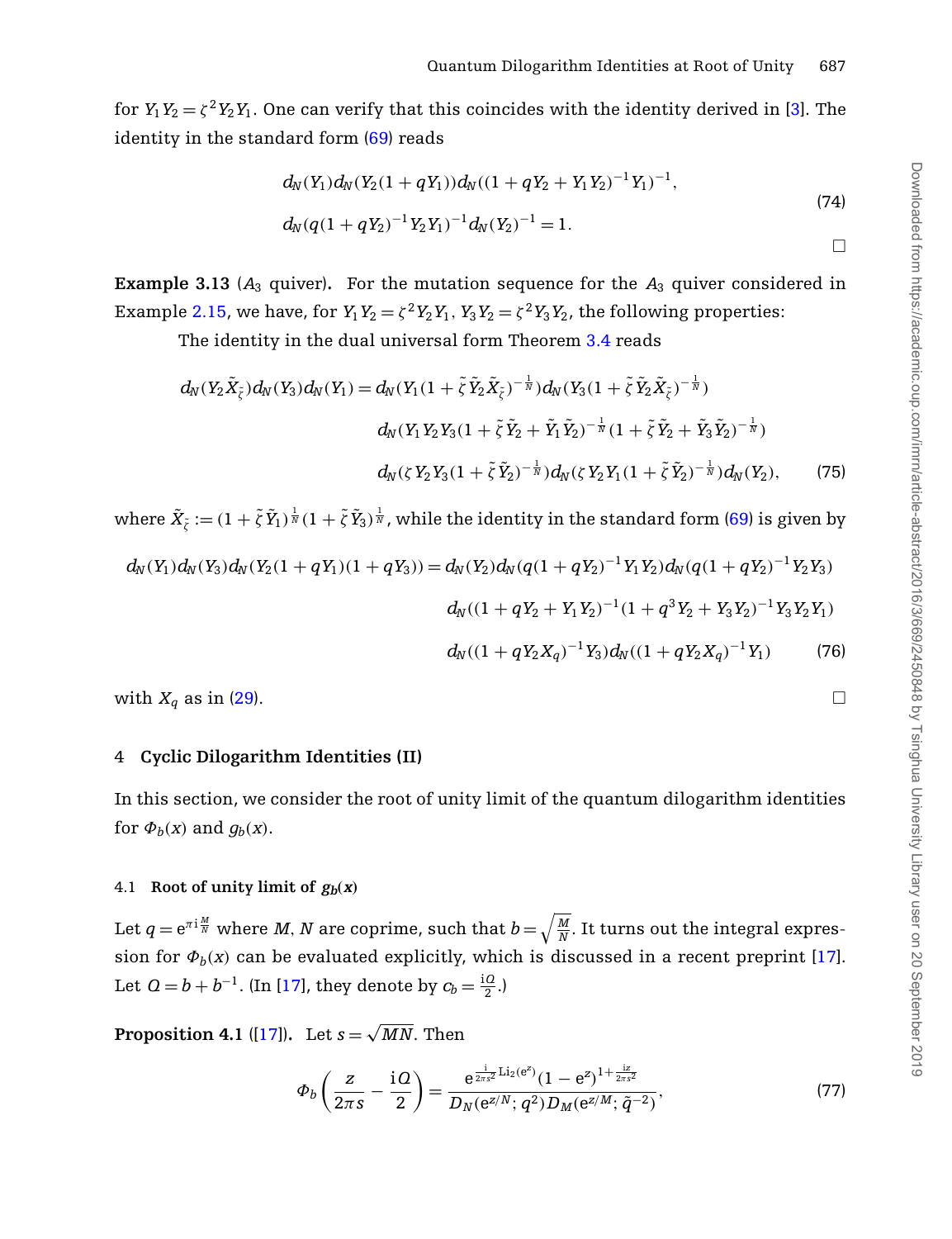where the (Kashaev's) cyclic dilogarithm  $D_N(x; q)$  is defined as

$$
D_N(x; q) := \prod_{k=1}^{N-1} (1 - q^k x)^{k/N}.
$$
 (78)

In particular, for  $M = N = 1$ , we have (This identity is well known in the literature of supersymmetric gauge theories [\[21\]](#page-26-15).)

<span id="page-19-0"></span>
$$
\Phi_1(z) = e^{\frac{i}{2\pi} \text{Li}_2(e^{2\pi z})} (1 - e^{2\pi z})^{iz}.
$$
\n(79)

For  $M = 1$  but *N* general, we have

$$
\Phi_{\frac{1}{\sqrt{N}}}\left(z-\frac{\mathrm{i}Q}{2}\right) = \frac{\mathrm{e}^{\frac{1}{2\pi s^2}\mathrm{Li}_2(\mathrm{e}^{2\pi s z})}(1-\mathrm{e}^{2\pi s z})^{1+\frac{\mathrm{i}z}{s}}}{D_N(\mathrm{e}^{2\pi s z/N};q^2)} = \frac{(1-\mathrm{e}^{2\pi s z})\Phi_1(sz)^{\frac{1}{s^2}}}{D_N(\mathrm{e}^{2\pi s z/N};q^2)}.\tag{80}
$$

We observe from [\(80\)](#page-19-0) that the quantum dilogarithm function at  $b=1$  plays a special role in the case of the root of unity. Using the results from previous analysis of the cyclic dilogarithm, we derive new identities involving this special  $\Phi_1(x)$  function. In the appendix, we will present a new proof of  $(80)$  based on the  $\tau$  analysis.

#### 4.2 **Identities for**  $\mathbf{g}_{1,N}(u)$

Let  $u = e^{2\pi bx}$ . Note that in [\(80\)](#page-19-0),

$$
\Phi_1(sz) = g_1(u^N). \tag{81}
$$

Hence, we can rewrite  $(80)$  using  $g_b(u)$  as

$$
g_{\frac{1}{\sqrt{N}}}(e^{-\pi i}q^{-1}u) = \frac{(1 - u^N)g_1(u^N)^{\frac{1}{N}}}{D_N(u;q^2)}.
$$
\n(82)

(Note we need to keep track of  $-1 = e^{\pm \pi i}$  since  $g_b(u)$  depends on log(*u*).) Hence, replacing  $u\!\mapsto$  e $^{\pi\mathrm{i}}qu$ , we have

<span id="page-19-1"></span>
$$
g_{\frac{1}{\sqrt{N}}}(u) = \frac{(1 + \tilde{q}u^N)g_1(e^{\pi i}\tilde{q}u^N)^{\frac{1}{N}}}{D_N(-qu;q^2)}.
$$
\n(83)

Let us denote by

$$
g_{1,N}(u) := \hat{g}_1(u^N)^{\frac{1}{N}} (1 + \tilde{q}u^N)^{\frac{1+N}{2N}}, \quad \hat{g}_1(u) := g_1(e^{\pi i} \tilde{q}u).
$$
 (84)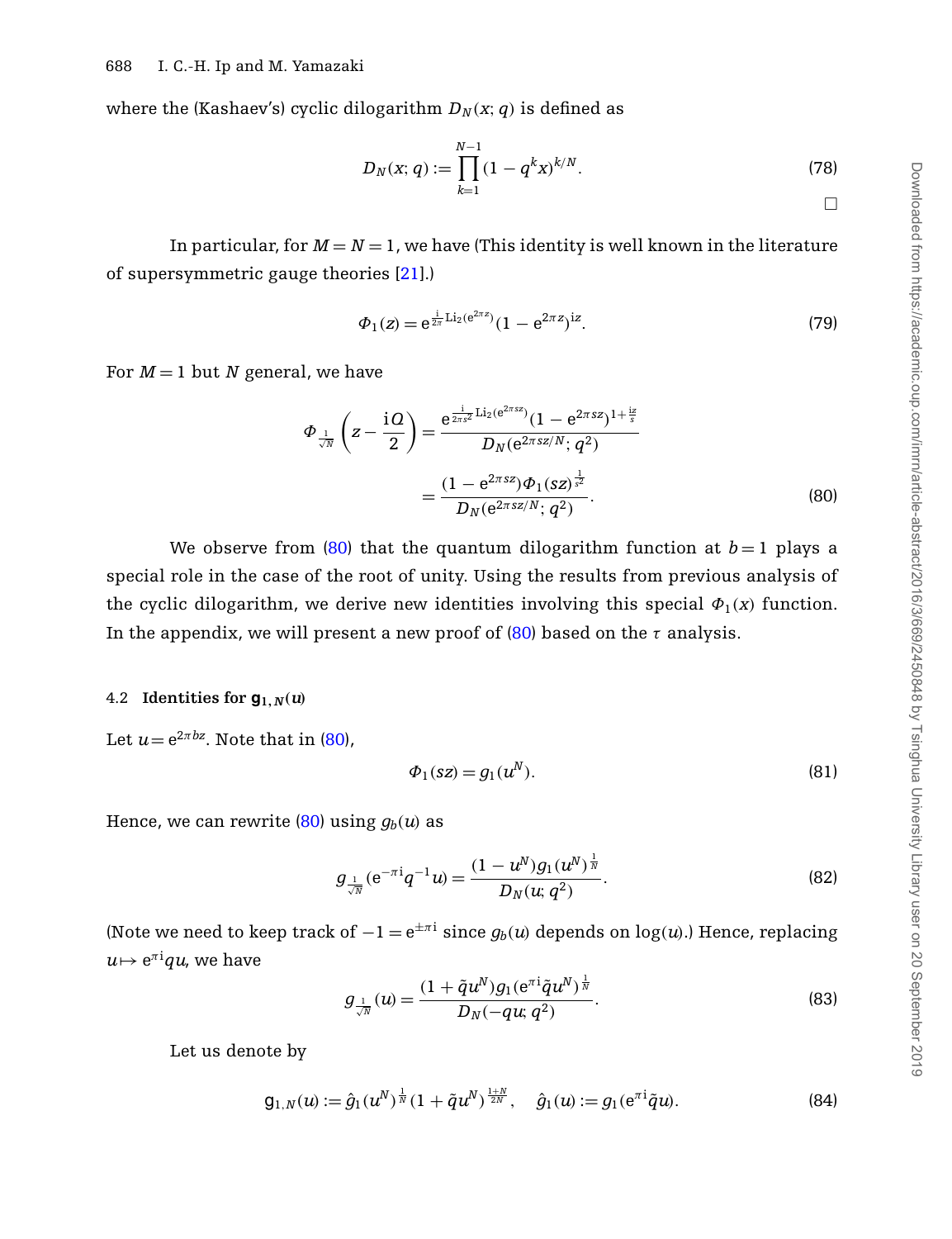Then

$$
g_{\frac{1}{\sqrt{N}}}(u) = d_N(u) \mathsf{g}_{1,N}(u),\tag{85}
$$

<span id="page-20-0"></span>where  $d_N(u)$  is our cyclic dilogarithm defined in Definition [3.3.](#page-12-5) We see that the function  $g_{1,N}(u)$  plays the role of  $R_{\tau,N}(x)$  in our previous analysis. In fact, we have the following theorem.

**Theorem 4.2.**  $q_1_N(u)$  satisfies the quantum dilogarithm identities in the tropical form:

$$
g_{1,N}(Y_{\epsilon_1 c_1})^{\epsilon_1} \cdots g_{1,N}(Y_{\epsilon_L c_L})^{\epsilon_L} = 1.
$$
\n(86)

<span id="page-20-1"></span> $\Box$ 

**Proof.**  $\,$  Since  $g_{\frac{1}{\sqrt{N}}}(u)$  satisfy the quantum dilogarithm identities, we have

$$
d_N(Y_{\epsilon_1c_1})^{\epsilon_1}g_{1,N}(Y_{\epsilon_1c_1})^{\epsilon_1}\cdots d_N(Y_{\epsilon_Lc_L})^{\epsilon_L}g_{1,N}(Y_{\epsilon_Lc_L})^{\epsilon_L}=1.
$$

Now the proof follows from the following lemma.

**Lemma 4.3.** The commutation relation for  $g_{1,N}(Y_i)$  with  $Y_i$  is exactly the same as  $R_{\tau,N}(Y_i)$ in the  $\tau \to 0$  limit, that is, it shuffles as the mutation for the cyclic *y*-variables:

$$
g_{1,N}(Y_i) \cdot Y_j \cdot g_{1,N}(Y_i)^{-1} = Y_j(1 + \tilde{q}Y_i^N)^{-\frac{b_{ji}}{N}}.
$$
\n(87)

**Proof.** We only need to consider  $\hat{g}_1$  since the extra factor commutes with everything. We have

$$
\begin{aligned} \hat{g}_1(Y_i^N)Y_j &= \mathrm{e}^{\frac{\mathrm{i}}{2\pi}\mathrm{Li}_2(Y_i^N)}(1+\tilde{q}Y_i^N)^{-\frac{\log Y_i^N}{2\pi \mathrm{i}}}Y_j \\ &= \mathrm{e}^{\frac{\mathrm{i}}{2\pi}\mathrm{Li}_2(Y_i^N)}Y_j(1+\tilde{q}v^N)^{-\frac{\log q^{2b}ji^NY_i^N}{2\pi \mathrm{i}}} \\ &= Y_j\,\mathrm{e}^{\frac{\mathrm{i}}{2\pi}\mathrm{Li}_2(Y_i^N)}(1+\tilde{q}Y_i^N)^{-b_{ji}-\frac{\log Y_i^N}{2\pi \mathrm{i}}} \\ &= Y_j(1+\tilde{q}Y_i^N)^{-b_{ji}}\widehat{g}_1(Y_i^N), \end{aligned}
$$

and hence

$$
\hat{g}_1(Y_i^N)^{\frac{1}{N}} \cdot Y_j \cdot \hat{g}_1(Y_i^N)^{-\frac{1}{N}} = Y_j(1 + \tilde{q}Y_i^N)^{-\frac{b_{ji}}{N}}.
$$

We therefore obtain, after repetition of shuffling,

$$
g_{1,N}(Y_{\epsilon_1 c_1})^{\epsilon_1}\cdots g_{1,N}(Y_{\epsilon_L c_L})^{\epsilon_L}d_N(\bar{Y}_{k_L}(L)^{\epsilon_L})^{\epsilon_L}\cdots d_N(\bar{Y}_{k_1}(1)^{\epsilon_1})^{\epsilon_1} = 1.
$$

Since the product of  $d_N$ 's cancel thanks to Theorem [3.4,](#page-12-0) we obtain [\(86\)](#page-20-1).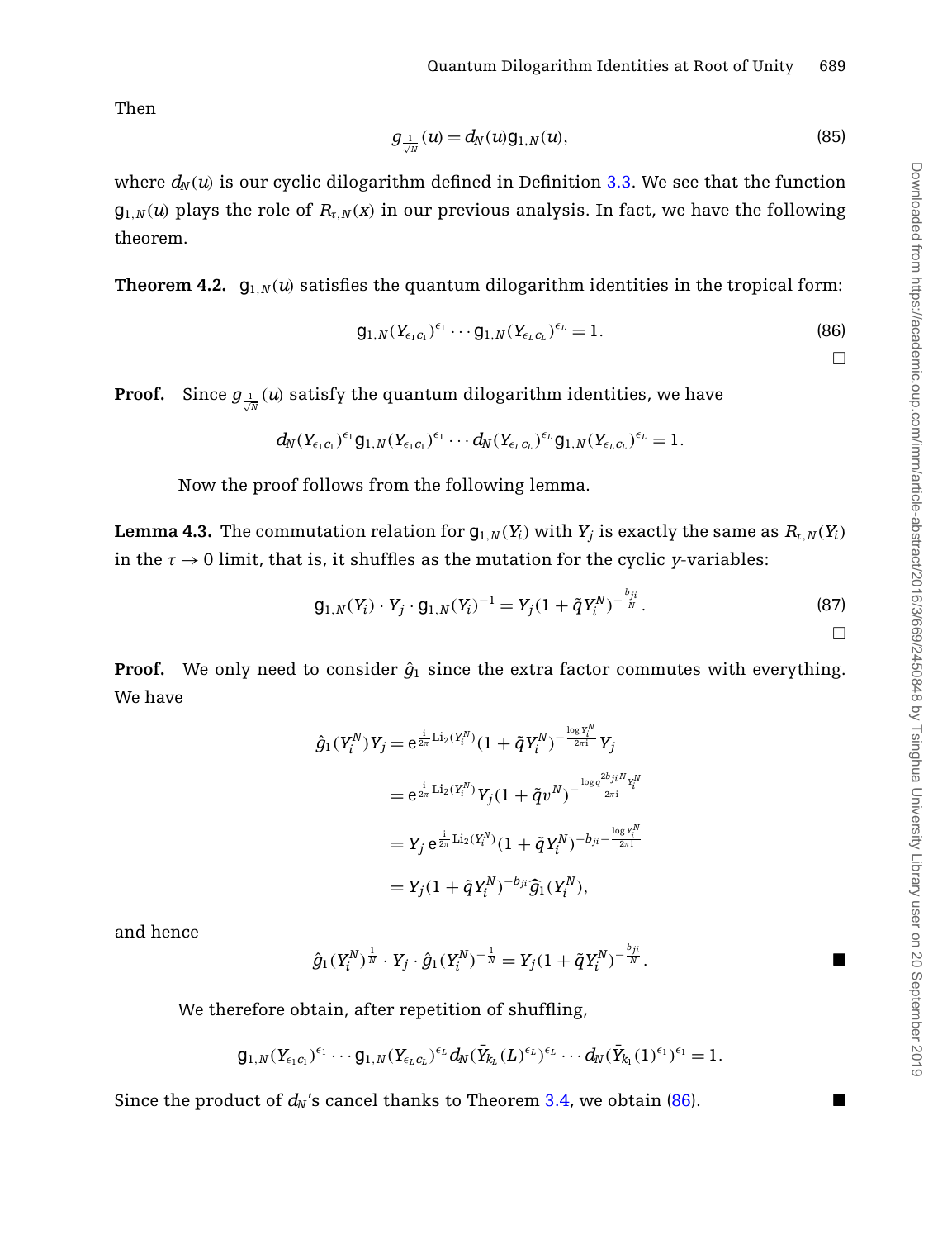From the lemma, we see that  $g_{1,N}(u)$  satisfies the shuffle relations for the cyclic *y*-variables, and consequently we can derive the following corollary.

**Corollary 4.4.**  $g_{1,N}(u)$  also satisfies the quantum dilogarithm identities in the dual universal form:

$$
g_{1,N}(\bar{Y}_{k_L}(L)^{\epsilon_L})^{\epsilon_L} \cdots g_{1,N}(\bar{Y}_{k_1}(1)^{\epsilon_1})^{\epsilon_1} = 1.
$$
\n(88)

 $\Box$ 

**Remark 4.5.** Using the functional equations for *gb*, one can see that Equation [\(83\)](#page-19-1) is also equivalent to the identity for  $\zeta = e^{2\pi i/N}$ :

$$
\prod_{k=1}^{N} g_{\frac{1}{\sqrt{N}}}(\zeta^{k} z) = g_1(e^{\pi i} \tilde{q} z^N),
$$
\n(89)

which is a generalization of the classical dilogarithm identity

$$
N\sum_{k=1}^{N} Li_2(\zeta^k x) = Li_2(x^N).
$$
\n(90)

Finally, similarly analysis can be done for general  $q = \mathrm{e}^{\pi\mathrm{i}\frac{M}{N}}$  with  $M$ ,  $N$  coprime, using the fact that the commutation relation for  $g_{1,N}(Y_i)$  is also true for the modular double variables due to the modular duality of  $g_b({\rm x}).$  Let  $b\!=\!\sqrt{\frac{M}{N}}$  and  $u\!=\!\mathrm{e}^{2\pi b z}$ , and denote by

$$
g_{1,N,M}(u) := g_1(e^{\pi i(M+N)}u^N)^{\frac{1}{MN}}(1 + e^{\pi i(M+N)}u^N)^{\frac{1}{2N} + \frac{1}{2M}},
$$
\n(91)

<span id="page-21-0"></span>note that  $u^N = \tilde{u}^M$ . Then, using the fact that  $D_N(u; q^2)$  commutes with  $D_M(\tilde{u}; \tilde{q}^2)$ , we have the following theorem.

**Theorem 4.6.** The function  $g_{1,N,M}(u)$  satisfies the same quantum dilogarithm identities as  $g_{1,N}(u)$ , namely we have [\(86\)](#page-20-1) with  $g_{1,N}(u)$  replaced by  $g_{1,N,M}(u)$ .

#### **Funding**

This work was supported by World Premier International Research Center Initiative (WPI), MEXT, Japan. The first author was also supported by JSPS Grant-in-Aid for Young Scientists (B). The second author was also supported by JSPP Program for Advancing Strategic International Networks to Accelerate the Circulation of Talented Researchers, by JSPS KAKENHI Grant Number 15K17634, and by Institute for Advanced Study.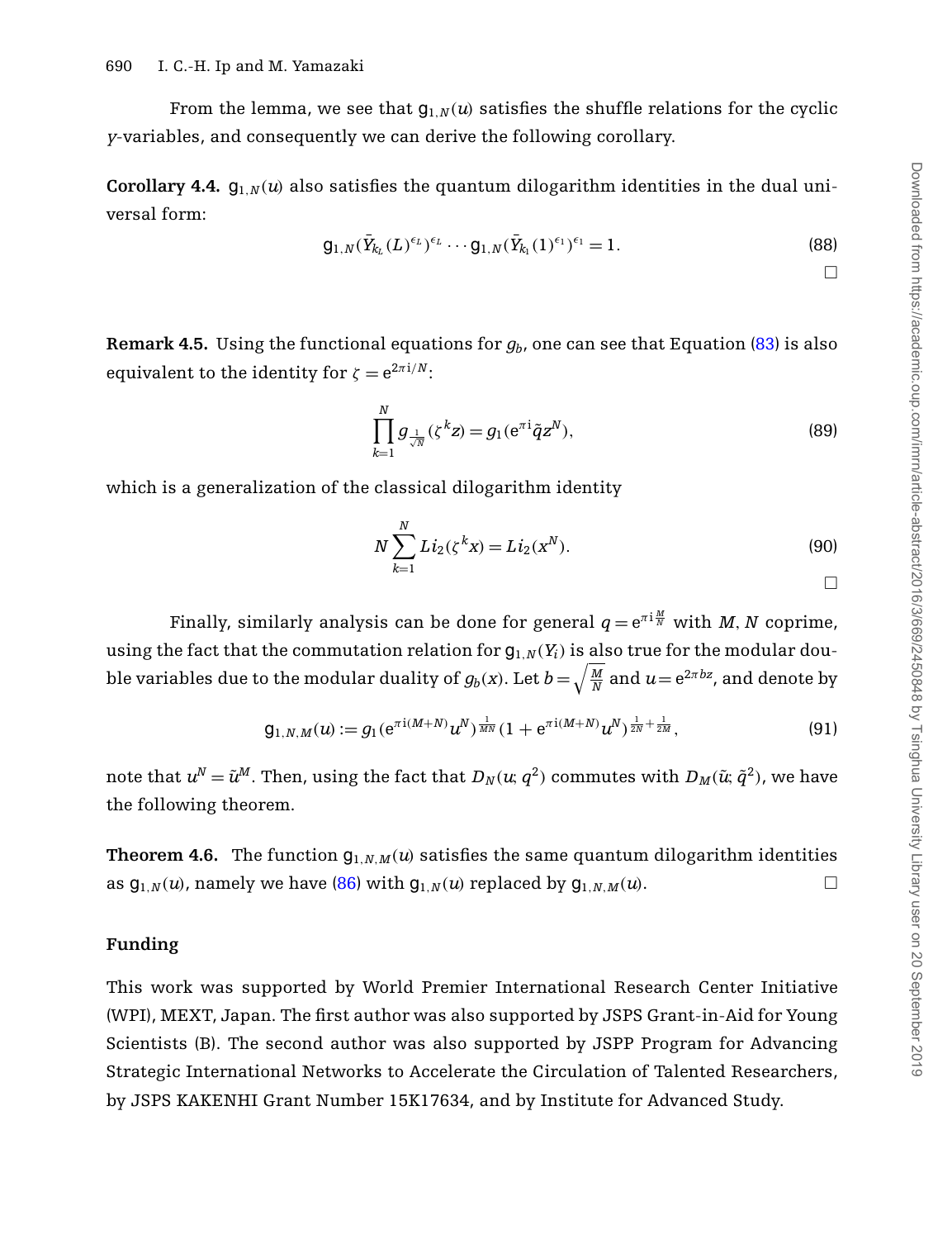### **Acknowledgements**

This work has grown up out of an over-the-tea conversation. We would like to thank the Kavli IPMU tea time for inspiration, and the WPI program (MEXT, Japan) and Kavli foundation for generous support.

### **Appendix. Proof of** [\(80\)](#page-19-0)

In this subsection, we present a new proof of  $(80)$ , and as a consequence another proof for Theorem [4.2.](#page-20-0) Similar analysis can be used to prove Proposition [4.1](#page-18-1) in its full generality for  $q = e^{\pi i \frac{M}{N}}$  but we will omit it for simplicity.

**Proof of** [\(80\)](#page-19-0). By definition, we have for  $\text{Im}(b^2) > 0$ 

$$
g_b(x) = \frac{(-qx; q^2)_{\infty}}{(-\tilde{q}^{-1}\tilde{x}; \tilde{q}^{-2})_{\infty}},
$$

or under rescaling

<span id="page-22-0"></span>
$$
g_b(e^{\pi i}q^{-1}x) = \frac{(x;q^2)_{\infty}}{(\tilde{x};\tilde{q}^{-2})_{\infty}}.
$$

Again, note that we need to keep track of  $-1 = e^{\pm \pi i}$  since  $q_b(x)$  involves  $\log(x)$ .

Now recall from [\(62\)](#page-13-3), we have

$$
(x;q)_{\infty} = (1 - x^N)^{\frac{1-N}{2N}} R_{\tau}^*(x^N) d_N^*(x) (1 + \mathcal{O}(\tau))
$$
  
= 
$$
\frac{R_{\tau}^*(x^N)}{D_N(x;q)} (1 + \mathcal{O}(\tau)),
$$
 (A.1)

where  $R^*_{\tau}(x) := (1-x)^{\frac{1}{2}} e^{-\text{Li}_2(x)/\tau}$ . Let  $q = e^{-\tau/2N^2} \zeta = e^{-\tau/2N^2} e^{\pi i/N}$ . If we write  $q = e^{\pi i b^2}$ , then  $b^2 = \frac{2\pi N + i\tau}{2\pi N^2}$  and  $\tilde{q}^{-1} = e^{-\pi i b^{-2}} = e^{-\frac{2\pi^2 N^2 \mathrm{i}}{2\pi N + \mathrm{i} \tau}} = e^{-\pi i N - \tau/2 + \mathrm{i} \tau^2/4\pi N + \mathcal{O}(\tau^3)}.$ 

Let us now derive the asymptotics of  $(x; \tilde{q}^{-2})_{\infty}$ . We apply Euler–Maclaurin formula to its logarithm, following the similar idea from [\[3\]](#page-25-11). We obtain

$$
(x; \tilde{q}^{-2})_{\infty} = (1 - x)^{\frac{1}{2}} e^{\frac{\text{Li}_2(x)}{\log(\tilde{q}^{-2})}}
$$
  
=  $(1 - x)^{\frac{1}{2}} e^{\frac{\text{Li}_2(x)}{-t + \frac{\text{i}t^2}{2\pi N} + \mathcal{O}(\tau^3)}}$   
=  $(1 - x)^{\frac{1}{2}} e^{\frac{\text{Li}_2(x)}{-\tau} (1 + \frac{\tau}{2\pi i N})} (1 + \mathcal{O}(\tau))$   
=  $R_{\tau}^*(x) e^{-\frac{1}{2\pi i N} \text{Li}_2(x)} (1 + \mathcal{O}(\tau)),$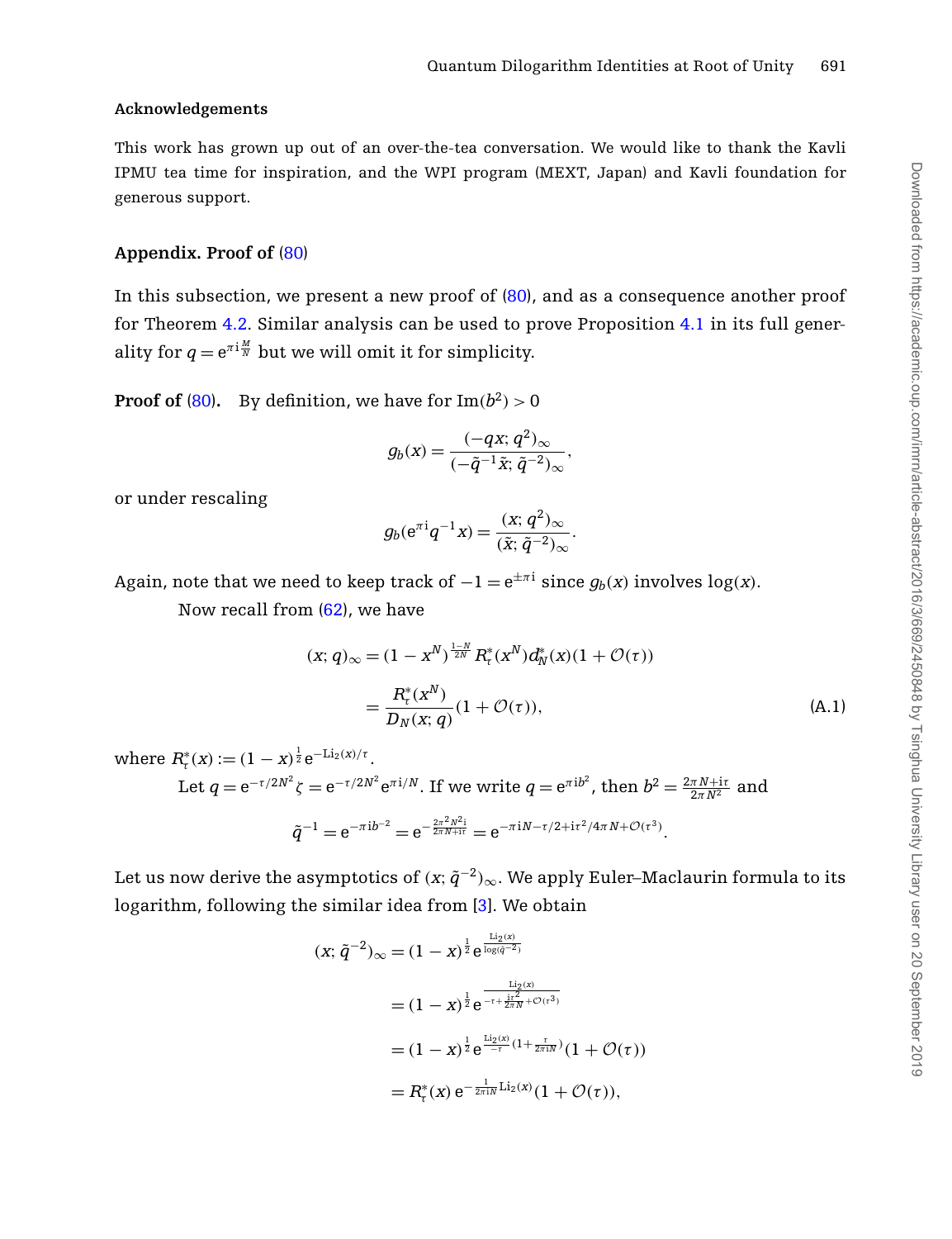and hence

$$
g_{\frac{1}{\sqrt{N}}} (e^{\pi i} q^{-1} x) = \lim_{\tau \to 0} \frac{(x; q^2)_{\infty}}{(\tilde{x}; \tilde{q}^{-2})_{\infty}}
$$
  
= 
$$
\frac{R_{\tau}^*(x^N)}{R_{\tau}^*(\tilde{x})} \bigg|_{\tau \to 0} \frac{e^{-\frac{1}{2\pi i N} \text{Li}_2(\tilde{x})}}{D_N(x; q^2)} (1 + \mathcal{O}(\tau)).
$$
 (A.2)

The limit

$$
\lim_{\tau \to 0} \frac{R_\tau^*(x^N)}{R_\tau^*(\tilde{x})} = \lim_{\tau \to 0} e^{-\text{Li}_2(x^N)/\tau + \text{Li}_2(\tilde{x})/\tau}
$$

can be computed as (see [\(67\)](#page-14-1) for a similar computation)

$$
\lim_{\tau \to 0} -\text{Li}_2(x)/\tau + \text{Li}_2(\tilde{x})/\tau = \lim_{\tau \to 0} \frac{1}{\tau} \left( \int_0^{x^N} \frac{\log(1-t)}{t} dt - \int_0^{\tilde{x}} \frac{\log(1-t)}{t} dt \right)
$$

$$
= \lim_{\tau \to 0} -\frac{\log(1 - x(\tau))}{x(\tau)} \frac{d\tilde{x}}{d\tau}
$$

$$
= -\frac{\log(1 - x^N) \log(x)}{2\pi i},
$$

where we used  $\tilde{x} = x^{\frac{1}{b^2}} = x^{\frac{2\pi N^2}{2\pi N + ir}} = x^{N+\frac{\tau}{2\pi i} + \mathcal{O}(\tau^2)}.$  We therefore obtain

<span id="page-23-0"></span>
$$
\mathcal{G}_{\frac{1}{\sqrt{N}}} (e^{\pi i} q^{-1} x) \Big|_{b^2 \to \frac{1}{N}} = \frac{e^{\frac{i}{2\pi i N} \text{Li}_2(x^N)} (1 - x^N)^{-\frac{\log(x)}{2\pi i}}}{D_N(x; q^2)} = \frac{g_1(x^N)^{\frac{1}{N}}}{D_N(x; q^2)}.
$$
\n(A.3)

Shifting  $x \to {\rm e}^{-2\pi {\rm i}} x$  to the other side of the branch cut, we obtain

$$
g_{\frac{1}{\sqrt{N}}}(e^{-\pi\mathrm{i}}q^{-1}x)\Big|_{b^2\to\frac{1}{N}}=\frac{e^{\frac{\mathrm{i}}{2\pi\mathrm{i} N}\mathrm{Li}_2(x^N)}(1-x^N)^{1-\frac{\log(x)}{2\pi\mathrm{i}}}}{D_N(x;q^2)},
$$

or in terms of  $x = e^{2\pi bz}$ :

$$
\Phi_{\frac{1}{\sqrt{N}}}\left(z-\frac{\mathrm{i}\,Q}{2}\right)=\frac{\mathrm{e}^{\frac{\mathrm{i}}{2\pi\mathrm{i}N}\mathrm{Li}_2(\mathrm{e}^{2\pi\,Nbz})}(1-\mathrm{e}^{2\pi\,Nbz})^{1+\mathrm{i}bz}}{D_N(\mathrm{e}^{2\pi\,bz};\,q^2)},
$$

which is identical to  $(80)$ .

As a consequence of this analysis, we provide another proof of Theorem [4.2.](#page-20-0)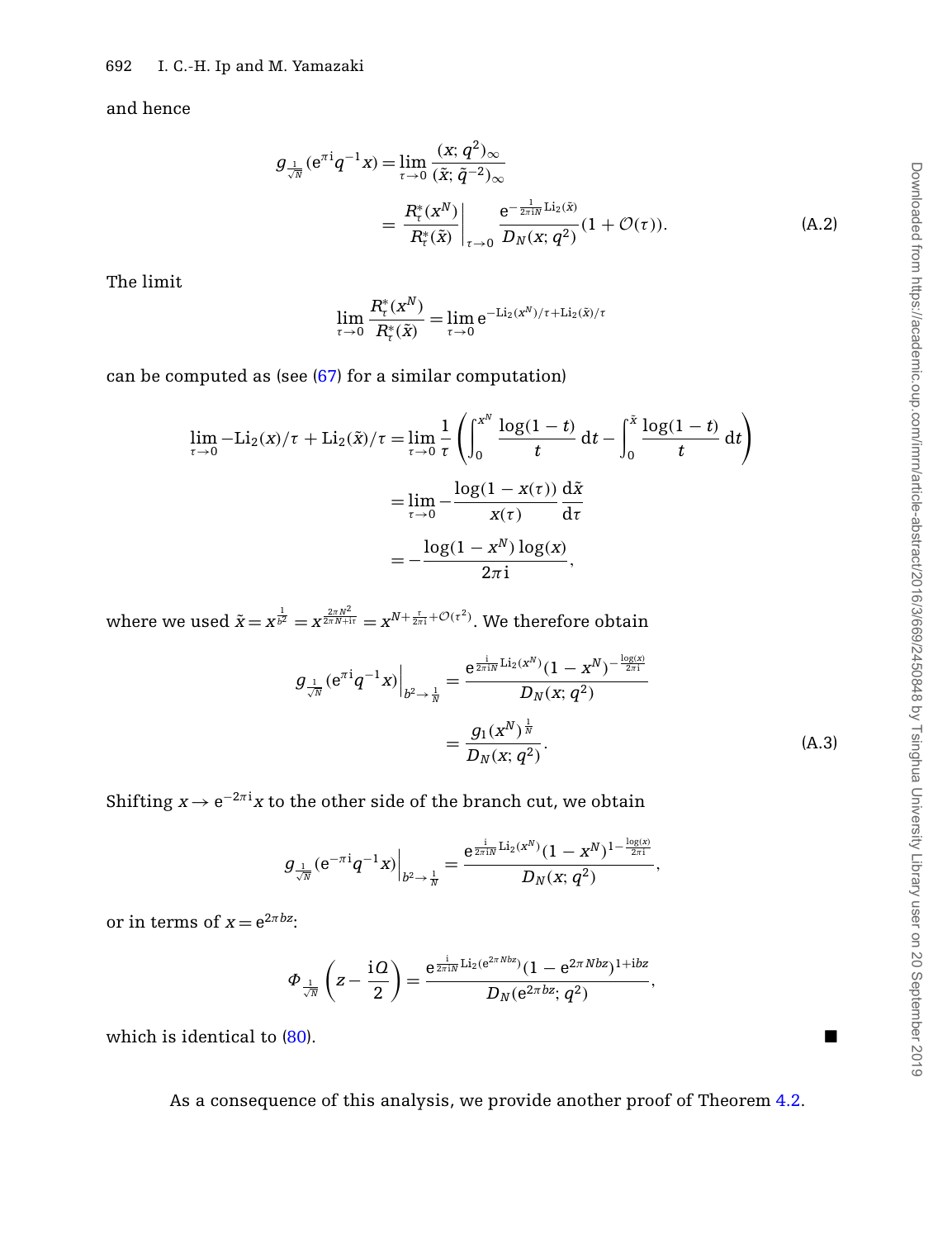**Proof of Theorem [4.2.](#page-20-0)** Again let  $q = e^{\pi i b^2} = e^{-\tau/2N^2} e^{\pi i/N}$ . From Equation [\(A.1\)](#page-22-0)–[\(A.3\)](#page-23-0), we conclude that

$$
\Phi_1(sz)^{\frac{1}{N}} = g_1(e^{2\pi\sqrt{N}z})^{\frac{1}{N}} = \lim_{\tau \to 0} \frac{R_\tau^*(x^N)}{(\tilde{x}; \tilde{q}^{-2})_\infty},
$$

where  $x = e^{2\pi bz}$ . Now we substitute  $z \mapsto z - \frac{iQ}{2}$  so that  $\tilde{x} \mapsto -\tilde{q}^{-1}\tilde{x}$ ; then by definition we have

$$
x^N = e^{2\pi bNz} \mapsto -e^{\tau/2N}(-x)^N(1+\mathcal{O}(\tau)),
$$

hence

$$
R_{\tau}^{*}(x^{N}) \rightarrow R_{\tau}^{*}(-e^{\tau/2N}(-x)^{N})
$$
  
=  $R_{\tau}^{*}(-e^{\tau(1+N)/2N}e^{-\tau/2}(-x)^{N})$   
=  $(1 + (-x)^{N})^{\frac{1+N}{2N}} R_{\tau}^{*}(-e^{-\tau/2}(-x)^{N})(1 + \mathcal{O}(\tau))$   
=  $(1 + \tilde{q}x^{N})^{\frac{1+N}{2N}} R_{\tau,N}(x)(1 + \mathcal{O}(\tau)),$ 

where  $R_{\tau,N}(x)$  is defined in [\(64\)](#page-13-4), and we have used the identity

$$
R_{\tau}^{*}(e^{\alpha \tau} x) = (1 - x)^{\alpha} R_{\tau}^{*}(x) (1 + \mathcal{O}(\tau)).
$$

Hence, we have

$$
\Phi_1\left(s\left(z-\frac{\mathrm{i} Q}{2}\right)\right)^{\frac{1}{N}}=\lim_{\tau\to 0}(1+\tilde{q}x^N)^{\frac{1+N}{2N}}R_{\tau,N}(x)\Psi_{\tilde{q}^{-1}}(\tilde{x}).
$$

Now note that  $\tilde{x}$  commute with  $x^N$  (this does not involve the  $\tau$  limit), hence we can move the  $R_{\tau,N}$  to one side and  $\Psi_{\tilde{q}^{-1}}(\tilde{x})$  to the other side. Then, since both  $R_{\tau,N}(x)$  and  $\Psi_{\tilde{q}^{-1}}(\tilde{x})$ satisfy the quantum dilogarithm identities, we conclude that

$$
(1 + \tilde{q}x^{N})^{-\frac{1+N}{2N}}\Phi_{1}\left(s\left(z - \frac{\mathrm{i} Q}{2}\right)\right)^{\frac{1}{N}} = (1 + \tilde{q}x^{N})^{-\frac{1+N}{2N}}g_{1}(e^{-\pi i}\tilde{q}^{-1}x^{N})^{\frac{1}{N}}
$$

$$
= (1 + \tilde{q}x^{N})^{\frac{1+N}{2N}}g_{1}(e^{\pi i}\tilde{q}x^{N})^{\frac{1}{N}}
$$

$$
= g_{1,N}(x)
$$

also satisfies the quantum dilogarithm identities.

# **References**

<span id="page-24-0"></span>[1] Bazhanov, V. and R. Baxter. "Star triangle relation for a three-dimensional model." *Journal of Statistical Physics* 71, no. 5–6 (1993): 839–64.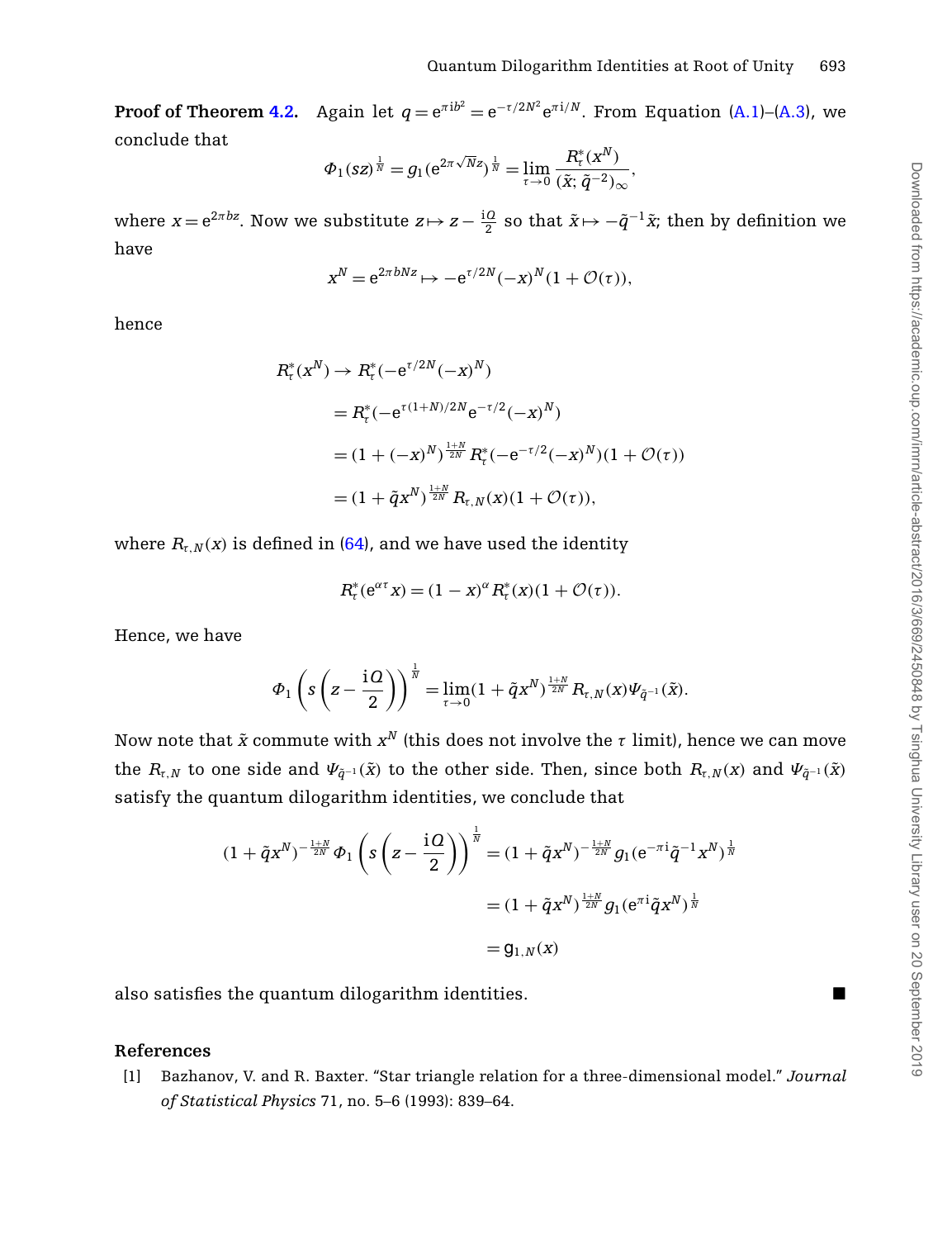- <span id="page-25-5"></span>[2] Bazhanov, V. V., V. V. Mangazeev, and S. M. Sergeev. "Faddeev–Volkov solution of the Yang–Baxter equation and discrete conformal symmetry." *Nuclear Physics* B784, no. 3 (2007): 234–58.
- <span id="page-25-11"></span>[3] Bazhanov, V. V. and N. Y. Reshetikhin. "Remarks on the quantum dilogarithm." *Journal of Physics. A* 28, no. 8 (1995): 2217–26.
- <span id="page-25-17"></span>[4] Bytsko, A. G. and J. Teschner. "R-operator, co-product and Haar-measure for the modular double of  $U_q(\mathfrak{sl}(2,\mathbb{R}))$ ." *Communications in Mathematical Physics* 240, no. 1–2 (2003): 171–96.
- <span id="page-25-7"></span>[5] Cecotti, S., A. Neitzke, and C. Vafa. "R-Twisting and 4d/2d correspondences." (2010): preprint arXiv:1006.3435.
- <span id="page-25-12"></span>[6] Derksen, H., J. Weyman, and A. Zelevinsky. "Quivers with potentials and their representations II: applications to cluster algebras." *Journal of the American Mathematical Society* 23, no. 3 (2010): 749–90.
- <span id="page-25-14"></span>[7] Faddeev, L. "Current—like variables in massive and massless integrable models." (1994): preprint arXiv: 9408041 [hep-th].
- <span id="page-25-15"></span>[8] Faddeev, L. "Discrete Heisenberg–Weyl group and modular group." *Letters in Mathematical Physics* 34, no. 3 (1995): 249–54.
- <span id="page-25-4"></span>[9] Faddeev, L. and R. Kashaev. "Quantum dilogarithm." *Modern Physics Letters* A9, no. 5 (1994): 427–34.
- <span id="page-25-13"></span>[10] Faddeev, L. and A. Y. Volkov. "Abelian current algebra and the Virasoro algebra on the lattice." *Physics Letters* B315, no. 3 (1993): 311–8.
- <span id="page-25-2"></span>[11] Fock, V. V. and A. B. Goncharov. "The quantum dilogarithm and representations of quantum cluster varieties." *Inventiones Mathematicae* 175, no. 2 (2009): 223–86.
- <span id="page-25-3"></span>[12] Fock, V. V. and A. B. Goncharov. "Cluster ensembles, quantization and the dilogarithm." *Annales Scientifiques de l' Ecole Normale Sup ´ erieure. Quatri ´ eme S ´ erie ´* 42, no. 6 (2009): 865–930.
- <span id="page-25-0"></span>[13] Fomin, S. and A. Zelevinsky. "Cluster algebras. I. Foundations." *Journal of the American Mathematical Society* 15, no. 2 (2002): 497–529 (electronic).
- <span id="page-25-1"></span>[14] Fomin, S. and A. Zelevinsky. "Cluster algebras. IV. Coefficients." *Compositio Mathematica* 143, no. 1 (2007): 112–64.
- <span id="page-25-16"></span>[15] Frenkel, I. B. and I. C. H. Ip. "Positive representations of split real quantum groups and future perspectives." *International Mathematics Research Notices* 2014, no. 8 (2014): 2126–64.
- <span id="page-25-8"></span>[16] Gaiotto, D., G. W. Moore, and A. Neitzke. "Framed BPS States." *Advances in Theoretical and Mathematical Physics* 17, no. 2 (2013): 241–397.
- <span id="page-25-9"></span>[17] Garoufalidis, S. and R. Kashaev. "Evaluation of state integrals at rational points." (2014): preprint arXiv:1411.6062.
- <span id="page-25-6"></span>[18] Hikami, K. and R. Inoue. "Braiding operator via quantum cluster algebra." *Journal of Physics A* 47, no. 47 (2014): 474006.
- <span id="page-25-10"></span>[19] Ip, I. C. H. "The classical limit of representation theory of the quantum plane." *International Journal of Mathematics* 24, no. 4 (2013): 1350031.